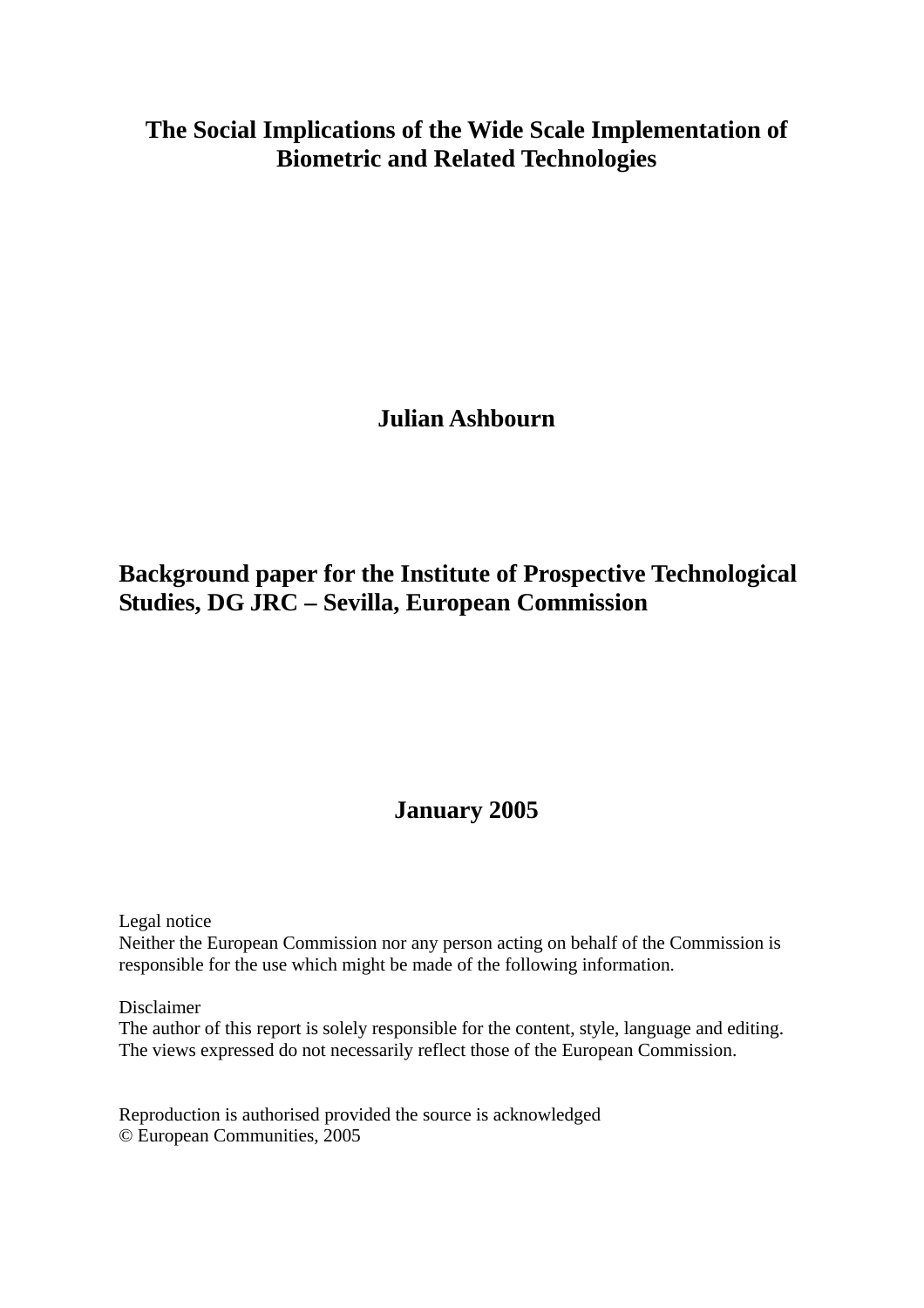## **Preface**

l

In June 2004, the Committee on Citizens' Freedoms and Rights, Justice and Home Affairs of the European Parliament (the LIBE Committee) asked the JRC to carry out a study on the future impact of biometric technologies. The report *Biometrics at the Frontiers: Assessing the Impact on Society*  $(EUR: 21585)^1$  is the result of this request. The work was carried out by staff from the IPTS ICT Unit, in collaboration with a number of external experts.

Four experts were asked to contribute to the study, expressing their views on the technical, legal, social and economic implications of biometrics. They were respectively Professor Bernadette Dorizzi of the *Institut National des Télécommunications* (INT), FR; Professor Paul de Hert, of the faculty of Law, University of Leiden; Julian Ashbourn, chairman of the International Biometric Foundation and creator of the AVANTI non-profit on-line biometric resource (http://www.avanti.1to1.org); and Jonathan Cave, Senior Lecturer at the Department of Economics, University of Warwick, UK, and Project Leader at RAND Europe.

The above mentioned report *Biometrics at the Frontiers: Assessing the Impact on Society* contains the summarised contributions from these experts (in Chapter 3). More extended versions of their contributions are published on the IPTS website as background studies.

The present document is the extended version from Julian Ashbourn on *The Social Implications of the Wide Scale Implementation of Biometric and Related Technologies.* 

Available at: http://cybersecurity.jrc.es/pages/ProjectlibestudyBiometrics.htm

<sup>&</sup>lt;sup>1</sup> Maghiros, I., Punie, Y., Delaitre, S., Lignos, E., Rodríguez, C., Ulbrich, M., Cabrera, M., Clements, B., Beslay, L., & van Bavel, R. (2005) Biometrics at the Frontiers: Assessing the Impact on Society. Study for the European Parliament Committee on Citizens' Freedoms and Rights, Justice and Home Affairs (LIBE), IPTS, Sevilla, February 2005.

Available at: http://cybersecurity.jrc.es/pages/ProjectlibestudyBiometrics.htm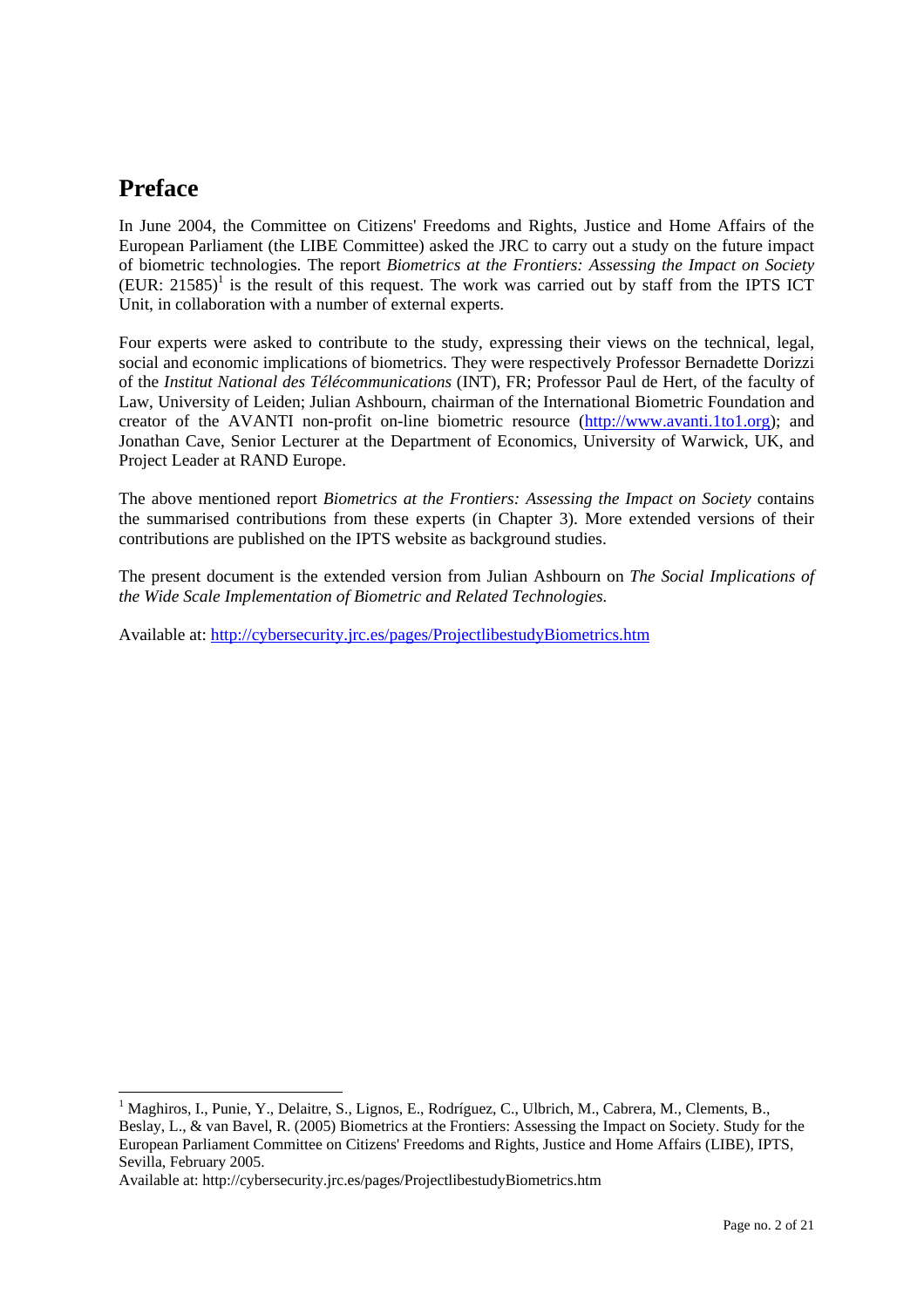# The Social Implications of the Wide Scale Implementation of **Biometric and Related Technologies**

# Julian Ashbourn

## Contents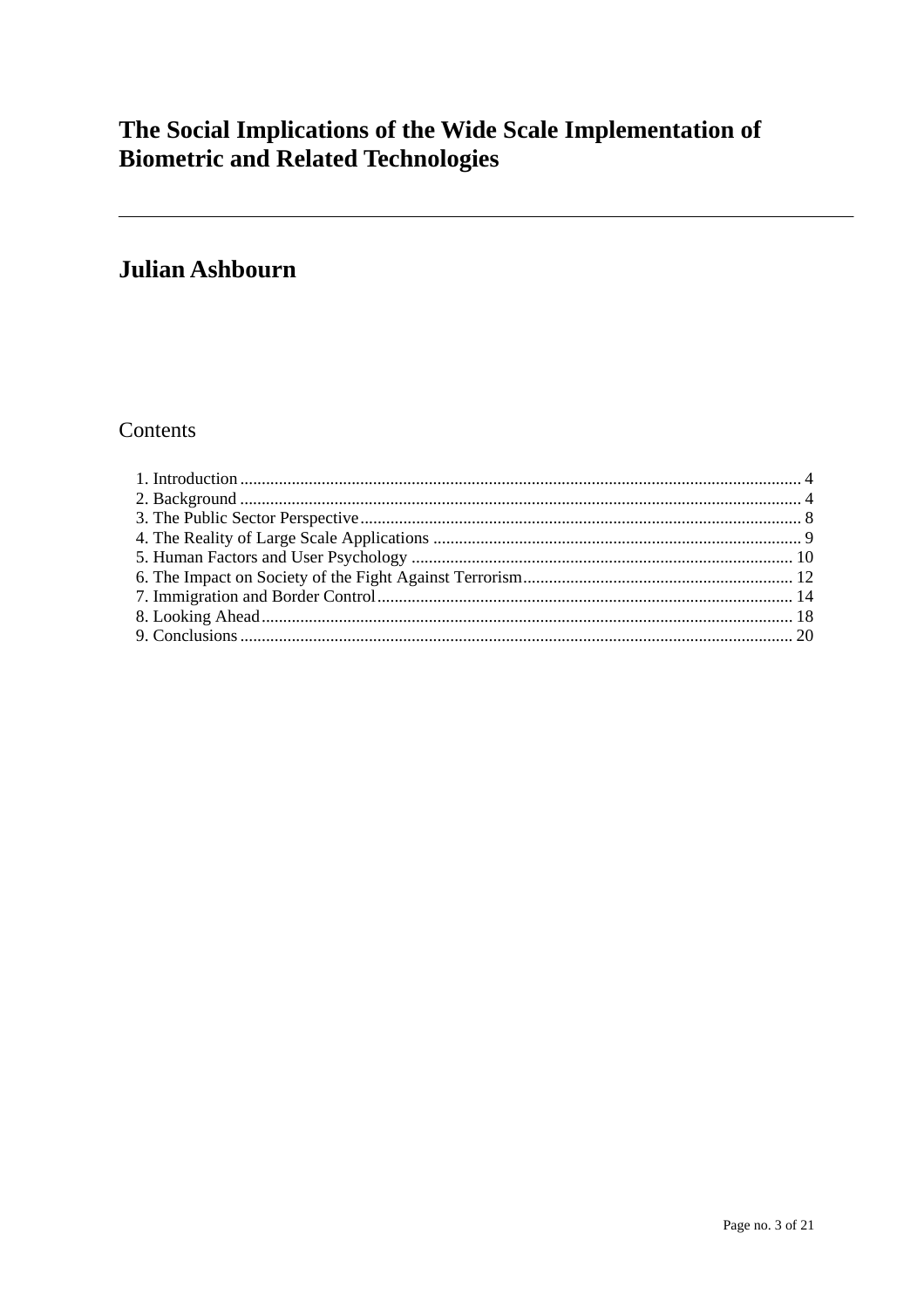### *1. Introduction*

Technology is a tool which may be developed and used intelligently or unintelligently, ethically or unethically, for the common good or against the common good. When we introduce new technologies which will affect the lives of many millions of individuals, we must bear such realities in mind and strive to do so in a responsible manner. Biometrics and related enabling technologies are a case in point. It is not enough to make assumptions about biometrics and their role in society. We must dig deeper and understand – really understand, the implications of introducing such technologies on a wide scale within the public sector. Not just the immediate implications, but the longer term societal implications. Make no mistake, we are introducing a fundamental change in the trust model between citizen and state which will affect ourselves, our children and future generations. Concepts such as anonymity and personal privacy are being challenged while the traditional concept of being considered innocent until proven guilty, one of the cornerstones of free society, is being dismissed in relation to everyday transactions such as border crossing. Such an undertaking carries a heavy burden of responsibility. If we do it poorly, we shall not only fail to achieve any significant benefits from a security perspective, but we shall negatively impact the quality of life for millions of people and erode public confidence accordingly. This is not a matter of scare-mongering or trying to attach a negative connotation to current political aspirations in this area, but simply drawing attention to a very real possibility. A possibility accentuated by the speed with which such aspirations are being pursued. If, on the other hand, we do things well, then there are certainly benefits to be realised from the intelligent and responsible use of biometrics and related technologies.

To date, much of the discussion in this context has been of a technical nature. We have concerned ourselves with the technicalities of biometric template formats, portable storage such as embedded chips and the practical considerations of tokens such as chip cards and smart passports. We have also expended much energy on discussions around theoretical performance and have spent years discussing suitable standards. Qualified discussion around the longer term societal implications has however been conspicuous mostly by its absence. This paper will go some way to restoring the balance, although it is stressed that more research in this area would be desirable, as would true national, European and international coordination. In order to properly understand and discuss such matters, we must first place this technology in context. The following section therefore offers a brief introduction to biometrics from a societal and historical perspective, together with an overview of the currently popular techniques. This will equip the reader with a point of reference in relation to concepts and ideas discussed subsequently.

## *2. Background*

Biometric identity verification may be undertaken by matching a live instance of the biometric with a previously stored sample, or may be undertaken off-line by matching two instances of stored samples. The former process may be undertaken in real time for transactional purposes and requires the presence of the individual in question, the latter process may be undertaken entirely by third parties, as would be the case for example in law enforcement when matching sets of fingerprints.

Contrary to popular belief, the concept of using a biometric for identity verification purposes is not new and dates back certainly to ancient Egyptian times, if not before (Babylonian kings supposedly used impressions of the hand in clay for identity verification purposes for example). Since then there has been a general fascination with aligning physiological traits with both identity and character, with much activity at the turn of the  $19<sup>th</sup>$  century. Around that time, Franz Joseph Gall in Germany, undertook much work in the area of phrenology, hoping to align cranial features with character traits. This concept was fascinating to many, including an Italian named Cesare Lombroso who further aligned phrenology with criminal behaviour, setting off a train of thought that was to be particularly far reaching. The science of anthropometry emerged, which covered the measurement of various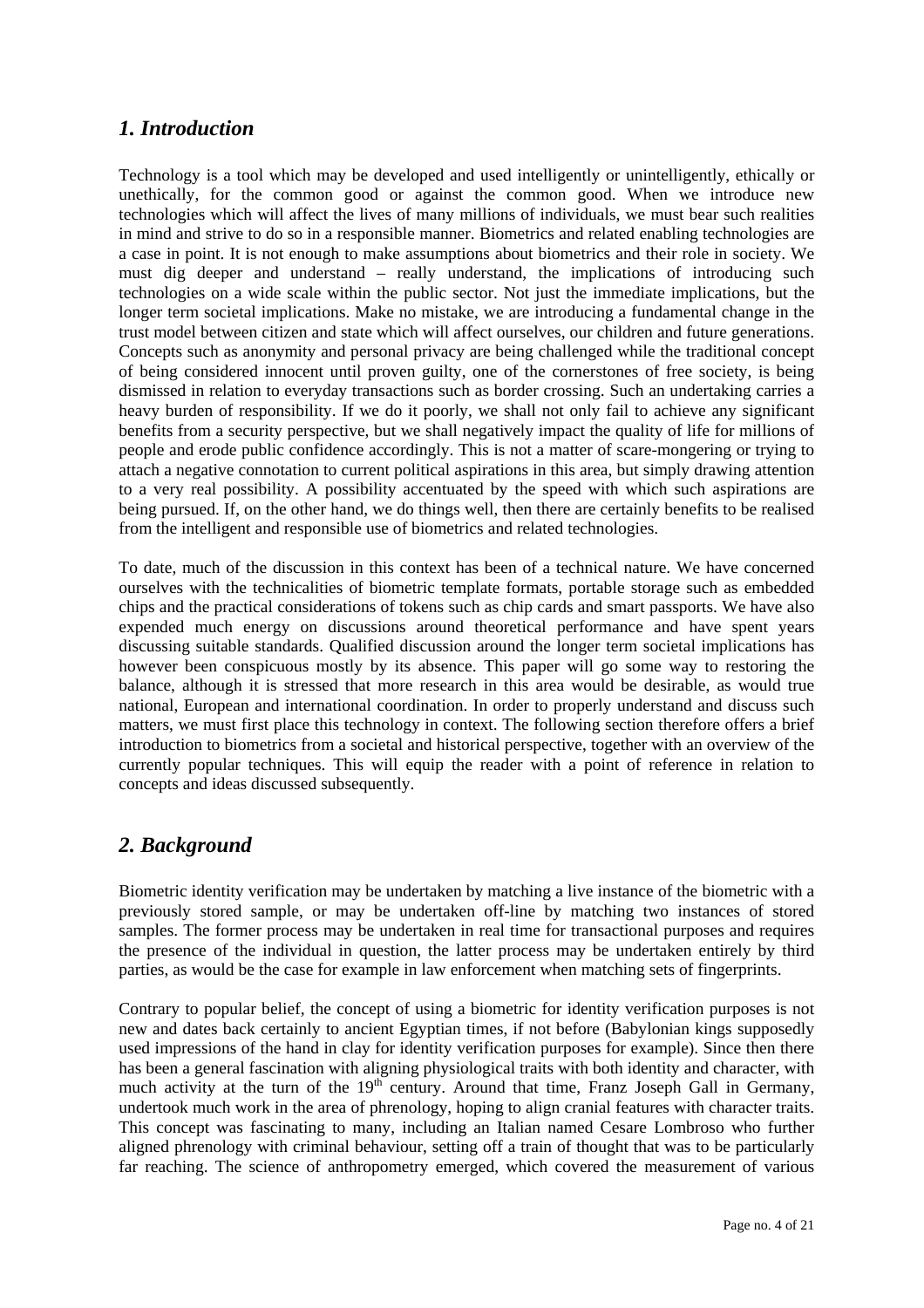anatomical traits, including limb circumference and weight in order to align with identity and character. The Belgian Adolphe Quetelet published a popular treatise on the subject in 1871 entitled, L'Anthropometrie ou Mesure des Differentes Facultes de L'Homme, and creating further interest in the overall concept. In Paris, the head of the identification service at the Paris police headquarters, Alphonse Bertillon, picked up the thread and introduced the concept of judiciary anthropometry, using anatomical measurements in order to identify criminals. This idea quickly gained ground with others adopting the principle, even though this was not at the time a well proven technique. Clearly the desire for something along these lines was very real among government agencies, a situation which is somewhat echoed today with respect to biometrics.

In 1823, the Czech, Jan Evangelista Purkinje was studying sweat glands when he came to the conclusion that the pattern of ridges at the finger tips seemed to be unique. This discovery, somewhat secondary to Purkinje's objectives, proved to have far reaching consequences, leading to a system of identifying criminals that is universally accepted today. The process of taking fingerprints as ink patterns is known as dactyloscopy and was first practiced by an Argentinian police officer by the name of Juan Vucetich who, in 1888, published a treatise on comparative dactyloscopy. In the 1890s Englishman Francis Galton, a cousin of Charles Darwin, was engaged in various studies in human sciences including twins and the classification of fingerprints. This work lead to the creation of the Galton-Henry fingerprint system which was introduced in Scotland Yard in June 1900. From that point onwards, the association of fingerprints with criminology was firmly established.

As we have illustrated above, the idea of using anatomical traits in relation to identity verification is not new and has been fascinating people for a very long time. A significant milestone was the marrying of this concept with the power of electronics, which first took root in the 1960s with various experiments being undertaken in this context. This raised the possibility of automated checks against a stored reference, an early example being the work on hand geometry initiated by the Miller brothers in America. Hand geometry was further developed as a viable biometric technique when parallel developments in electronic components allowed for a considerably more compact device to be designed and manufactured at reasonable cost. By the late 1980s there were several variations on automated biometric identity verification devices available, using techniques such as fingerprints, hand geometry and voice verification. Following on from those early devices, there has been a continual refinement in both the physical capture devices and the matching algorithms used, leading to the current situation where there are a plethora of readily available, relatively low cost biometric devices on the market. Fingerprint readers in particular are available from a wide number of sources as a commodity IT component, and are additionally integrated into a variety of host devices such as notebook computers, keyboards, PDAs and even mobile phones. As more devices become manufactured in the far east, the cost of biometric devices will become insignificant compared to overall programme costs. This will, in some respects, make it easier to integrate biometric functionality into host applications, although much will depend on the scope and scale of the application in question.

There are also a variety of biometric techniques, with new ideas continuing to surface in this area as well as ideas around using existing techniques in different ways (multi-modal biometrics for example). The currently popular techniques may be summarised with respect to their use, acceptance and impact as follows;

#### **Fingerprints**

Of obvious interest to the law enforcement community, fingerprints offer a well established technique where the base data is also well understood. Fingerprints may be matched by the comparison of the position of minutiae points or by a more general pattern matching approach. Fingerprint capture devices tend to be based upon either optical readers or capacitive based chips. This variation of both fundamental matching principle and capture mechanism provides for an interesting variety of devices, although does raise questions around true interoperability.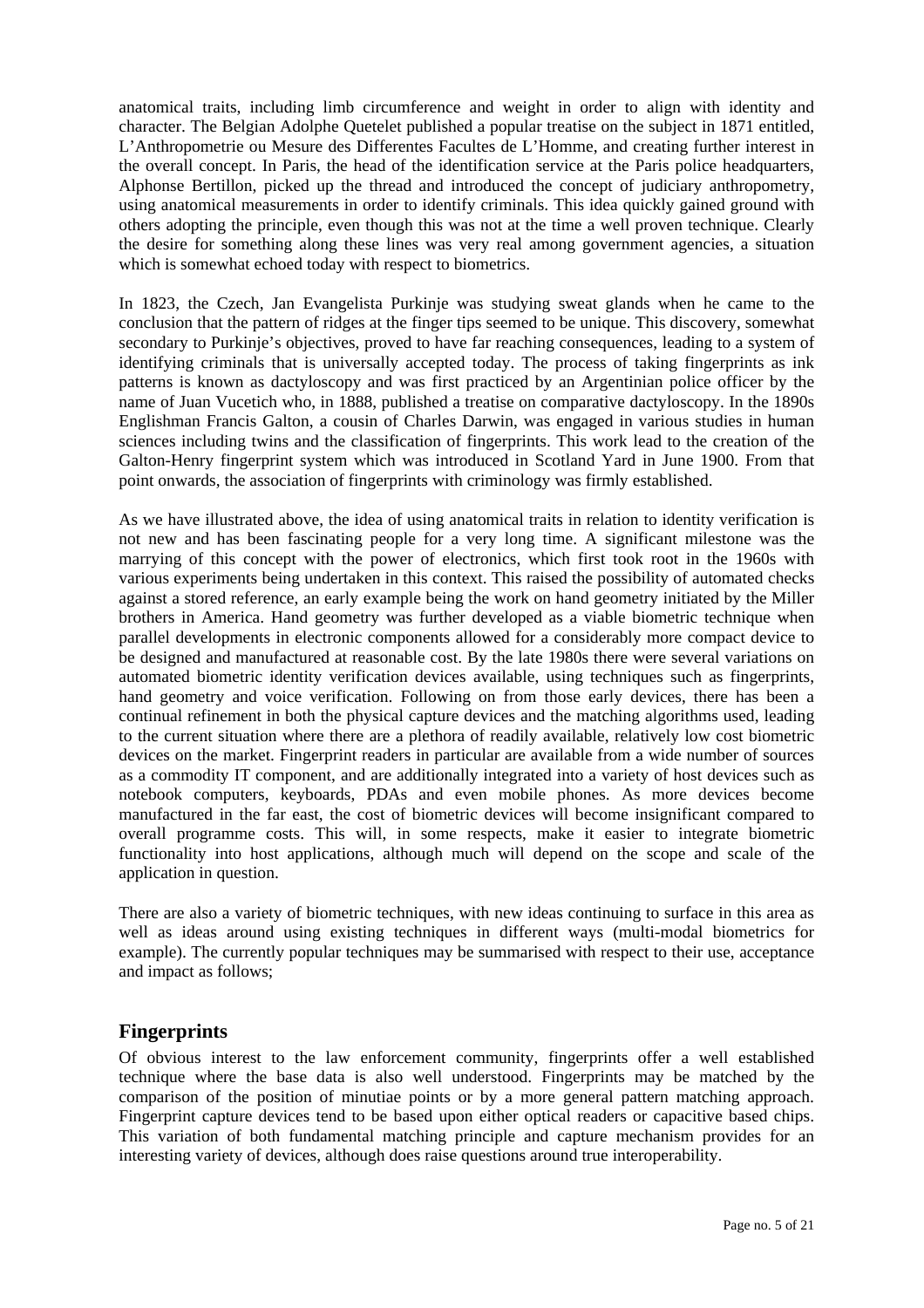#### **Hand geometry**

As previously indicated, hand geometry is one of the longer running biometric techniques and there are a large number of devices in regular operation around the world. Most of these devices emanate from a single manufacturer (Recognition Systems – now part of the Ingersoll Rand group) who has accomplished a great deal in refining hand geometry into a workable and reliable methodology which lends itself well to physical access control applications.

#### **Voice verification**

A technique which would appear to have good promise, although to date it has been somewhat hampered by the vagaries of speech transmission systems, available low cost transducers and of course acoustics in an operational sense. Never-the-less there has been some good work undertaken in this area and it is a technique which may enjoy a resurgence of interest as we move along.

#### **Retina scanning**

The original retina scan biometric product offered good levels of accuracy at a time when other techniques were still developing. It was therefore adopted in various military applications where the cost of the technology was less of an obstacle to implementation and user preferences were not such an issue. In more recent times retinal scanning as a technique has failed to capture the interest of users and the technique has declined in popularity.

#### **Iris recognition**

Working on completely different principles from retinal scanning, iris recognition is far more user friendly and offers very high accuracy. Furthermore, iris scanning has been adopted under license by certain high profile electronics companies who are able to develop good quality, interesting products and have existing marketing options for their distribution.

#### **Facial recognition**

While early facial recognition products suffered from over-statement of their capabilities coupled to a generally unexciting performance, intervening years have seen a steady development of the technique to a point where performance is perfectly acceptable for a broad range of applications. This trend of evolvement continues with 3D variants and the addition of supplementary techniques such as surface texture analysis making facial recognition a viable biometric technique.

#### **Vein patterns**

Vein pattern recognition has in fact been around for some time but has perhaps not captured the imagination in the same manner as other techniques. The principle is that the vein patterns in the back of the hand and wrist are unique and may be clearly distinguished under certain lighting conditions, providing a usable identifier. There have been various products surface over the years and there is currently a slight resurgence of interest in this technique.

#### **Signature verification**

An obvious technique from some perspectives, signature verification has the perceived benefit of replicating a familiar process, that of signing one's name. In theory it would seem well matched to applications where the signature is currently required as part of a transaction, as well as applications where visual information plays a large part, such as document control. In practice, although there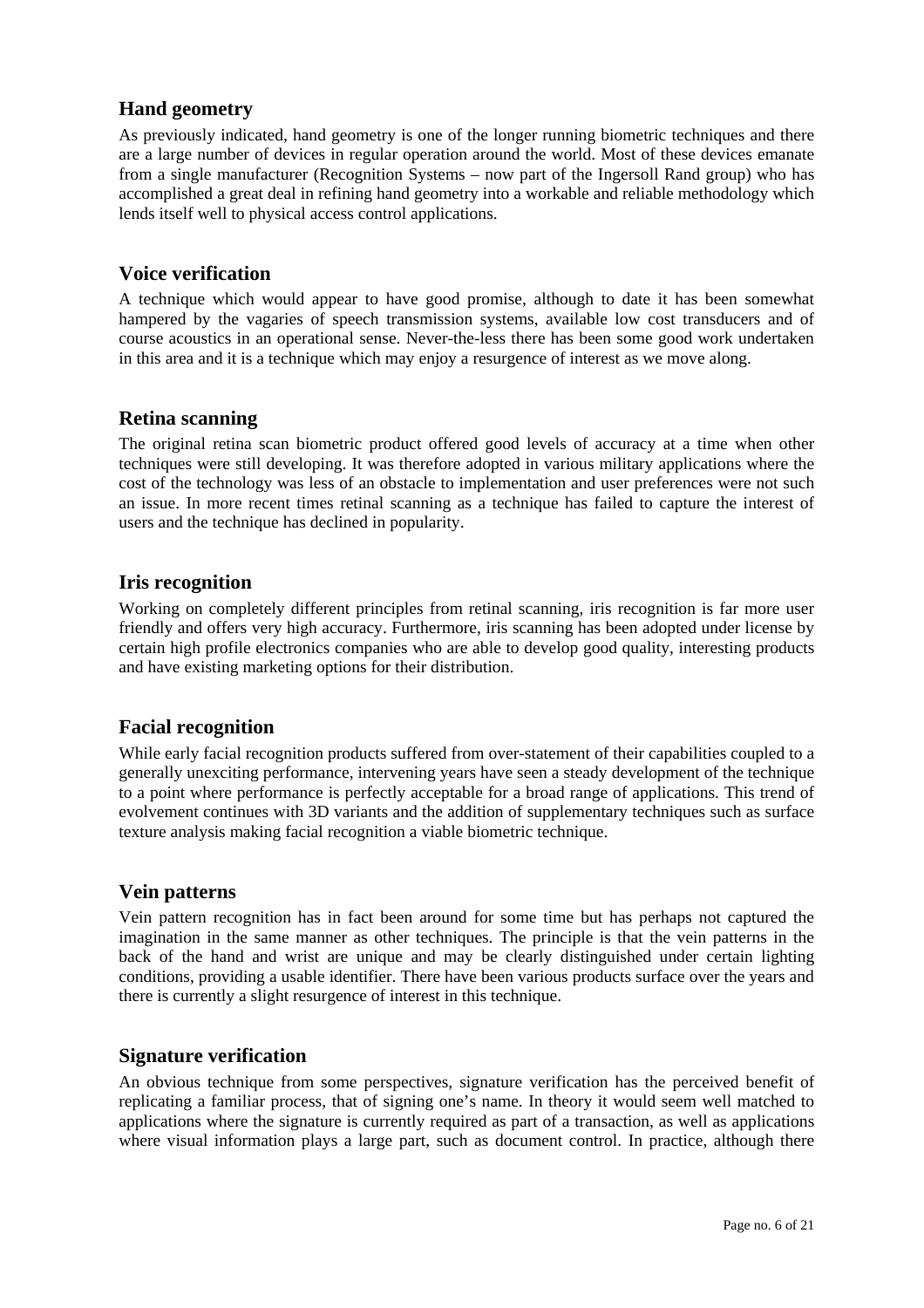have been some very interesting signature verification products, the technique has as yet failed to have a significant impact in the world of biometrics.

#### **Keystroke dynamics**

There was considerable interest in this technique for a while from the IT security area. The concept being that individual patterns are readily discernable when using a keyboard. In spite of considerable research and refinement, keystroke dynamics has not been used on a wide scale and currently languishes in the backwater of biometrics.

#### **Gait recognition**

This technique aims to recognise individuals by their distinctive gait, providing the promise of identity verification from a distance. There has been some good research undertaken into this area with demonstrations which suggest the technique has some merit. However, this has not yet been developed to the same level as other biometrics.

#### **DNA analysis**

The possibility of DNA being used as an operational biometric has often been discussed and explored. Certainly, such an approach would seem to offer high accuracy in terms of matching DNA samples, however, at present the analysis required in order to reach a positive or negative matching decision cannot be undertaken in real time, rendering such a technique impractical for the operational, i.e., real time transactional use of biometrics. It is therefore currently considered a technique better suited to traditional forensic applications. With regards to accuracy, there is a popular misconception that a DNA match is absolute. In fact, this is not necessarily the case and it is felt that more research would be needed before DNA represents a practical biometric for automated identity verification purposes. Whether this changes in the future, we shall have to see.

#### **Other techniques**

There have been various other techniques developed from time to time, some of which have been developed into prototypes and displayed at conferences and exhibitions around the world. However, the biometrics mentioned above are currently considered the most popular and usable at this time. There is also interest in multi-modal biometrics where two or more techniques, or variations on the same technique, may be utilised in order to enhance the accuracy or convenience of the overall process. There are arguments both for and against such an approach, of which we shall no doubt hear much more as time progresses.

It may be inferred from the above that the science of biometrics is well established with a variety of fundamental techniques and an even larger variety of readily available products and associated vendors. This is certainly the case and we are long past the point at which biometrics should be considered a new or emerging technology. However, the uptake of biometric identity verification techniques among mainstream applications has hitherto been relatively slow, with the biometrics industry remaining rather fragmented and slow to develop compared to other branches of electronics. The renewed interest in biometrics from a government perspective is set to change all this, with the introduction of several wide scale applications within the public domain. However, it is important to understand the real value of a biometric in this context and not to jump to conclusions based upon marketing propaganda. There is a great deal to understand in relation to wide scale applications, only a certain proportion of which is associated directly with technology.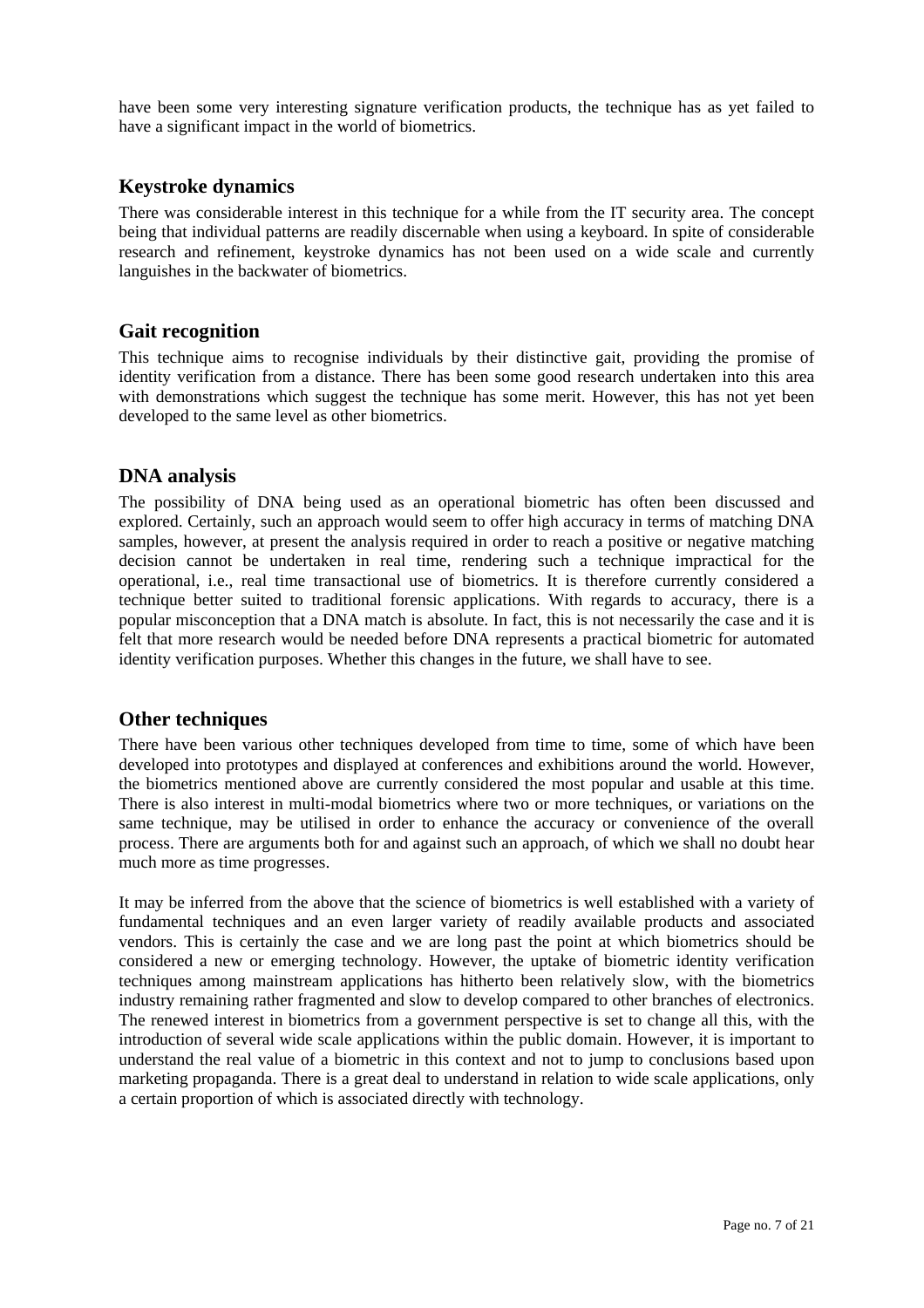## *3. The Public Sector Perspective*

There has been an interest in using biometric technology for public sector applications since the early 1990s with, for example, trial systems for benefit payments and automated border control appearing in 1993. However, the events of September 2001 brought new impetus to governmental thinking in this context. The spectre of international terrorism was raised higher in the public perception and it was politically appropriate to be seen to be combating this societal ill. Personal identity verification and border control in particular have received the attention of government agencies throughout the world. One might question however the assumption that someone wishing to commit a terrorist act needs to cross a border in order to do so. This is clearly not the case. Similarly, it by no means follows that such an individual has an existing criminal record. The claim that stringent border controls currently being implemented will deter terrorists and make the world a safer place needs therefore to be qualified.

Of course, the current focus on terrorism, provides the opportunity for government agencies to implement more stringent control over citizens via national identity schemes and border control programs, for a variety of reasons which have little to do with terrorism. Herein lies an important issue – the blurring of citizen entitlement (including the entitlement to cross borders and access public services) with law enforcement. Many would argue that the two should be kept separate. On the one hand, we are dealing with mostly law abiding citizens who are simply wishing to access a service. On the other hand we are dealing with the criminal fraternity. Why should a law abiding citizen be treated like a criminal? This is a question which will probably be raised repeatedly as the media and general public start to understand what is really happening behind the scenes with border control, national ID and related schemes, especially with regard to the sharing of data across agencies and countries. A citizen is not a criminal because they wish to access a public service to which they are entitled, or cross a geographic border which they may legitimately cross. It is important to acknowledge and protect this premise, if we are not to suffer from dangerous levels of function creep.

With regard to data protection and privacy, border control procedures currently being operated between the European Union, the Americas and elsewhere, cut across almost every principle of existing acts. Data of a very personal nature is shared without the individuals permission and often without their knowledge. Furthermore, it is by no means clear what actually happens to this data, how long it is stored for and who has access to it throughout this period. This state of affairs is about to become more extreme as governments start profiling individuals and making assumptions based upon data such as family name, ethnicity, or travel history which could result in discrimination or denial of service based upon this information. We must therefore either acknowledge that there is effectively no such thing as data protection and privacy when dealing with government agencies, or, re-write the various acts in order to expressly exclude certain government functions from their provision. Many such acts already have a clause which provides exemption in matters of national security – another reason why the aforementioned distinction between the provision of public services and law enforcement must be made clear. If we are not absolutely clear on these points, we run the risk of eroding public confidence in governments ability to protect personal information. Recent surveys across a number of areas show a growing distrust of government by ordinary citizens. This is a worrying trend as it potentially provides a breeding ground for extremist views to develop, as all history shows us. It follows then, that we must be extremely careful when introducing technologies into the public sector which may be viewed as 'big brother' enablers. Adding a biometric identity check to everyday transactions may, depending upon how it is orchestrated, promote just such a view. There are undoubtedly some logical applications where the introduction of a biometric would be generally perceived as being for the common good, providing there is clear and full information given as to the details of implementation. This is a factor which, it must be said, to date has not been handled particularly well, both within and beyond the European Union. As we progress into the implementation of current aspirations, there is a risk of alienating responsible citizens unless a policy of honest and open discussion is adopted, together with the provision of full and detailed information as to the workings of individual schemes and precisely why they are being considered. The importance of this point cannot be overstated.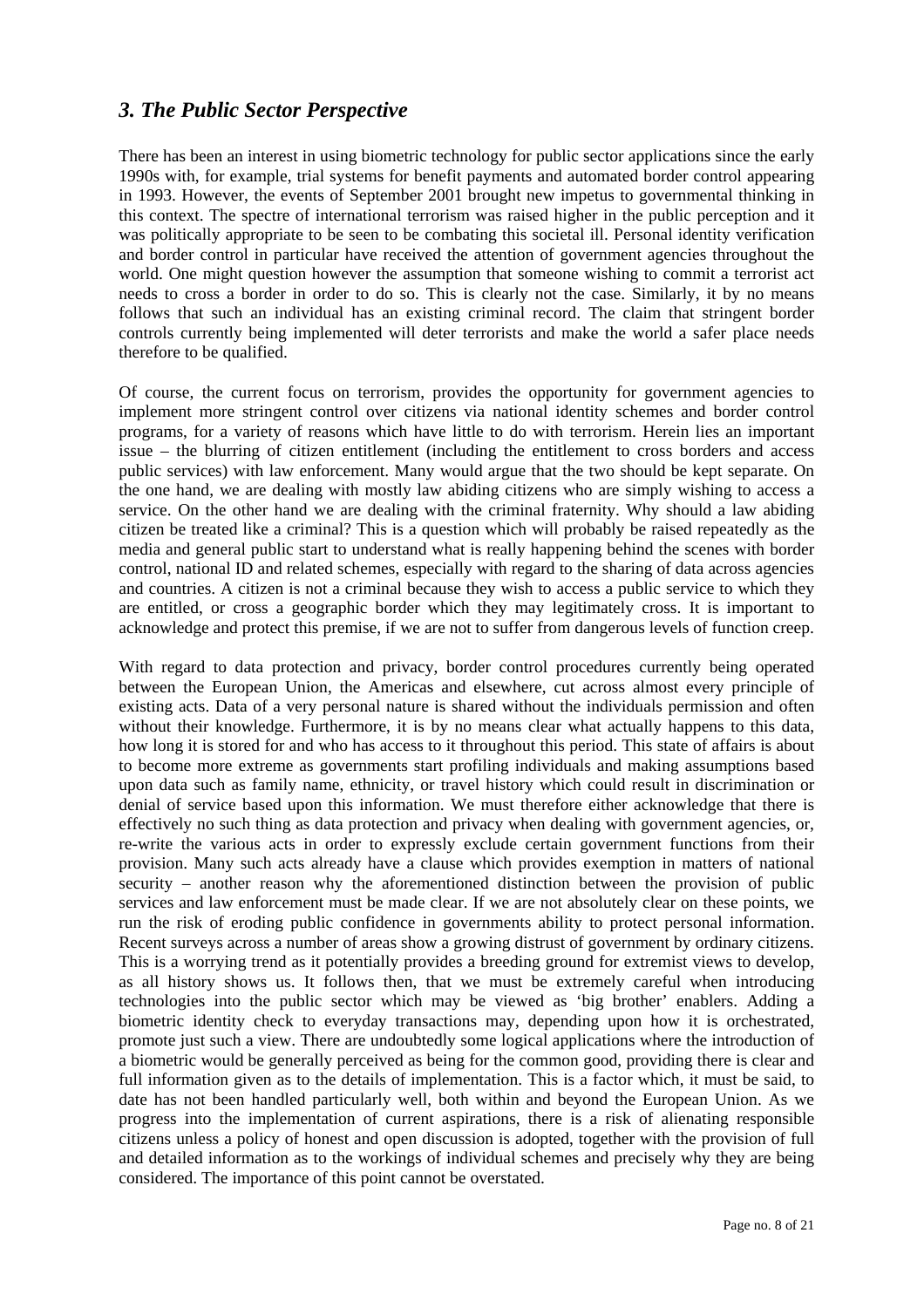It is becoming clear to the majority that government agencies in general are inclined to take advantage of the perceived terrorist threat in order to introduce a variety of schemes under the general banner of 'security' whose real agenda is quite different. The writer is fully aware that he will not be thanked for making this point, but it is a point which *must* be made. The wide scale introduction of biometrics to public sector applications and activities represents a very significant societal change. If we embark upon this journey under a cloud of deception, then that cloud will follow us for a very long time. The irony is that many of these 'other' applications are probably quite justified and, if properly explained, would no doubt generally receive widespread public support – provided they are designed and implemented in an intelligent, ethical and responsible manner. Unfortunately, not all of the current aspirations reflect this ideal, as many have been rushed into with an inadequate understanding of the attendant issues. There is scope then, to develop some solid guidelines, recommendations and even legal requirements in order to support the introduction of these technologies in a socially acceptable manner. This is surely where the political focus of the European Union should currently rest.

## *4. The Reality of Large Scale Applications*

There is a world of difference between a carefully orchestrated technology trial and a full blown large scale application which may require orchestration by several entities. Furthermore, these differences are not just of a technical nature, but require careful configuration from a process and ongoing management perspective. The success of a wide scale application, which may involve several agencies, including perhaps those from other administrations, will be measured partly by its acceptability from a societal perspective.

Let us first consider the technical perspective. There is no such thing as a biometric system. A biometric identity verification check is simply a defined function within a broader process. That process may be the provision of social services, a border crossing or some other transaction. The system supporting that transaction may be self contained or may need to reference other systems. Similarly the underlying infrastructure may be within the control of the administrating agency, or may not be. The realised 'performance' of the biometric identity verification check within that transaction will be a sum of all the components involved, including the biometric capture and matching process, any related database access activity, communications, system processing and, an often overlooked item, human factors. The user experience will be directly related to this realised performance as well as general usability of the service at hand. It is important to understand that the technical proficiency of the overall solution will have a bearing upon the perceived acceptability from a societal perspective. We must therefore understand the operational reality and practicality of wide scale implementations, especially where they seek to utilise existing or third party infrastructures (as with current border control aspirations for example). This is easily forgotten in discussion around theoretical benefits, as proposed by technology suppliers and consultants. We must also beware of getting lost in terms such as 'interoperability' or placing undue emphasis on discussion around technical standards or the theoretical performance of various matching algorithms. We should instead ensure that we have a crystal clear vision of the objectives of the broader programme, what benefits these bring for the common good, how these will be realised, why we are incorporating a biometric, what other ways of achieving the same end are open to us and how both the technical solution and the overall programme will be sustained over the longer term. These are all important questions from a societal perspective. Establishing clarity of purpose at a high level is crucially important before we delve into the intricacies of systems design.

From a societal perspective there are several questions which should be asked in relation to the provision of any such wide scale application. Firstly, setting aside whether a biometric is utilised or not, does the proposed wide scale application make sense in it's own right? Does it provide clear benefits for the common good in the most cost effective manner? Does it take all potential users into account, including the elderly and disabled, without exclusion or ill-conceived processes? Has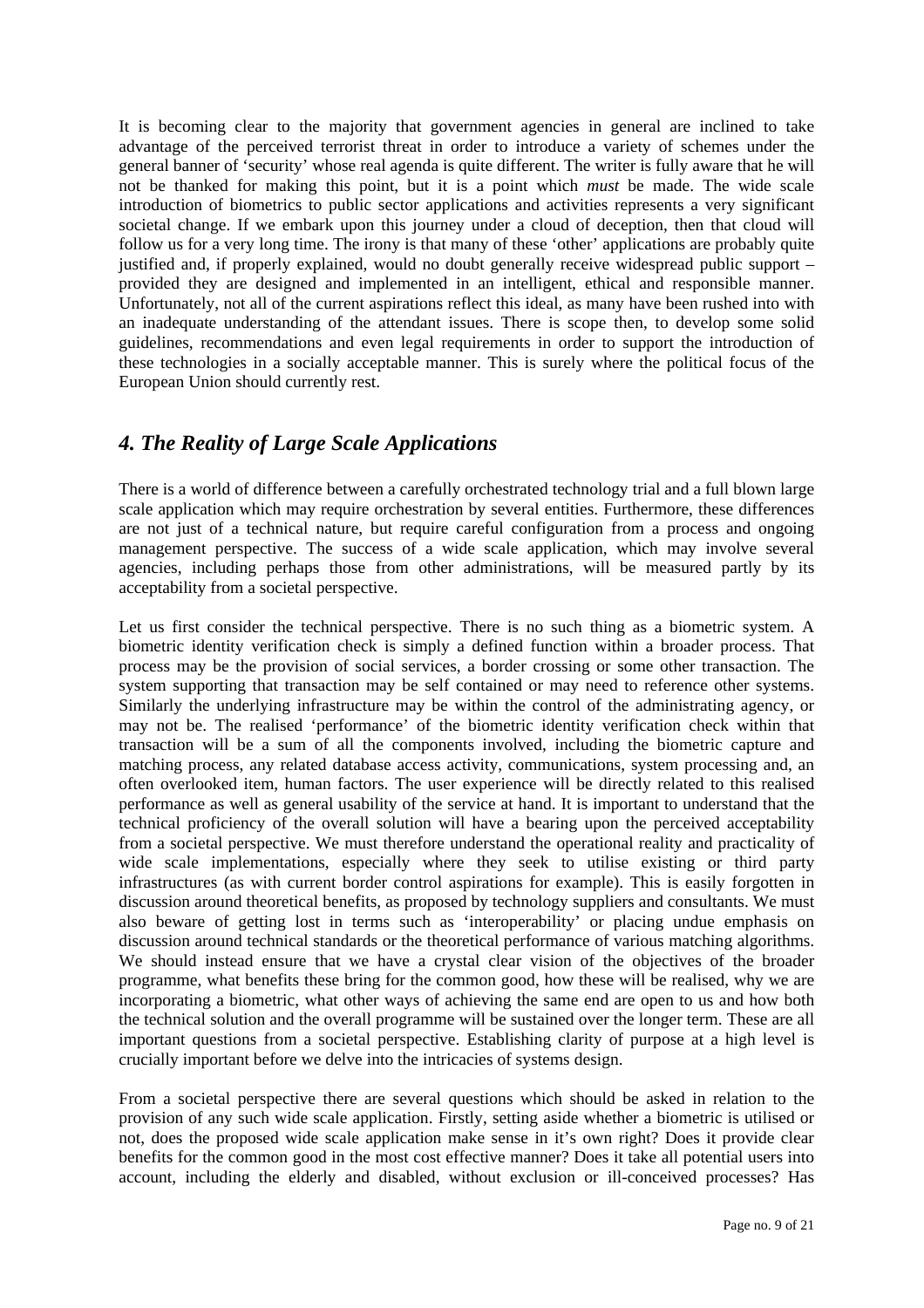provision been made for adequate and suitable training for those who would administer the application through both the short and longer terms? Does the application have dependencies upon other applications or processes which need to be understood and possibly revised?

The addition of a biometric identity verification check into various aspects of the broader application should be kept in perspective. It is the host application which is important, not the biometric. A poorly conceived and orchestrated application will remain so, with or without a biometric. Adding biometric and related functionality is not a panacea for public sector applications which require identity verification. There are a host of other factors which need to be taken into consideration and properly provided for before we add a biometric. For example, the registration process prior to collecting a biometric is absolutely crucial to the overall effectiveness of any such system, particularly when orchestrated upon a wide scale. Similarly, the flow and quality of information must be properly conceived as well as closely aligned to the proposed benefits of the application. It is intelligently conceived processes, strategies and applications which will benefit the broader community, not the addition of technologies for their own sake. If these points and associated issues are not clearly understood, the image of such systems in the public perception will quickly become tainted, leading to a general dissatisfaction with their implementation. Such a situation may be quickly remedied in relation to a small, closed loop system. However, a wider scale system will require correspondingly more effort and cost in order to resolve such difficulties.

## *5. Human Factors and User Psychology*

There are many associated issues to understand in this respect. They may be loosely grouped into the two areas of (a) operational performance and (b) the longer term societal impact. The detailed examination of these issues is outside the scope of this paper. However, we may offer a summary of how human factors and user psychology affect these two broad areas.

#### **5.1 Operational performance**

A common error repeats itself in the deliberation of many public and private sector applications which incorporate biometric functionality. When discussing and planning for performance, the discussion invariably centres around the published theoretical performance of the matching algorithms for the specific technology under consideration. Little, if any, attention is paid to environmental and human factors and how these may affect realised performance. An analogy would be to discuss the performance of an automobile engine when measured on a test bench. Naturally, it will behave differently when incorporated into a real vehicle, and differently again depending upon the payload, gearing and various operational conditions that the vehicle may find itself in, many of which are completely outside the control of the original designers. The engine is simply a component within a collection of components which provide, in this case, transportation. Similarly with a biometric check, it is simply a component among many which, together, provide a complete end to end transaction. It is the performance of this end to end transaction which is most important, both to the user and the system administrator. The term Total Systems Performance (TSP) has been coined with respect to the integration of biometrics into broader processes and should be borne in mind when considering such applications.

Human factors have a direct and significant impact upon TSP in relation to a transaction which features a biometric identity verification check. Factors such as age, gender, ethnicity, state of health and others will all have an affect. Furthermore, some of these factors are not easily classified or provided for. Consider disabilities for example. There are obvious physical disabilities which may be noted and allowed for at the time of registration, but there are also less obvious disabilities which may not be readily noticed. Degrees of autism for example, dyslexia, or those with learning or knowledge retention difficulties, as well as variations in hearing and vision capabilities. These may all make it difficult for the affected individual to reliably and consistently provide a biometric sample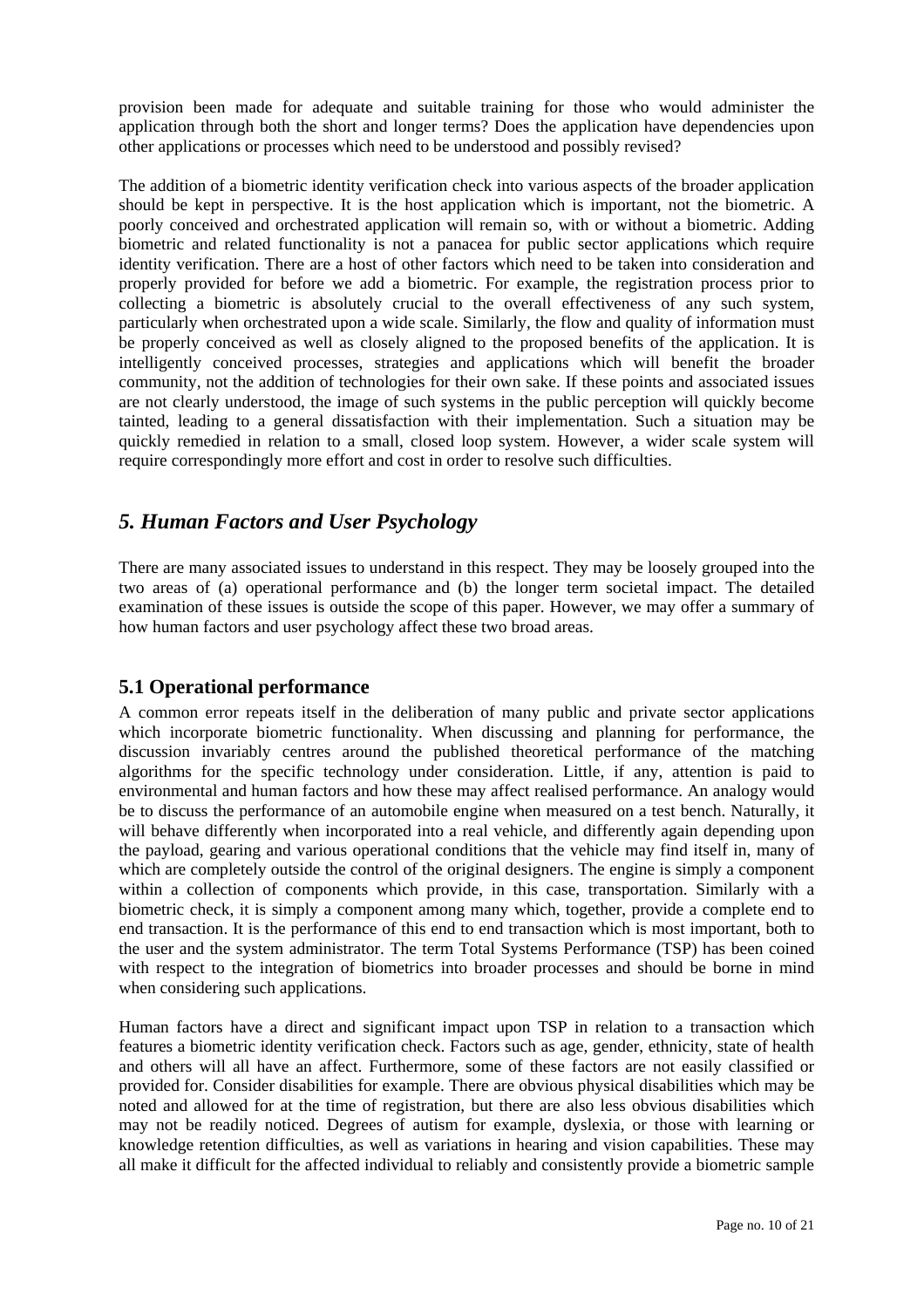or otherwise navigate through an automated process. Furthermore, such disabilities may be evolutionary in their nature, making it increasingly difficult for the individual to use the system. A higher than average percentage of such users at a single point of presence will drastically affect realised performance. Add to these variations of language, a propensity or otherwise to understand technology, physiological variance and other such factors, and we can readily appreciate the significant swings in realised performance as a result. Unless these issues are properly taken into consideration, we may unwittingly discriminate against affected individuals within public sector applications, by putting in place systems and processes which they find particularly difficult to align with. Our systems must therefore be configured and calibrated with care in order to serve both the administration and the user base as well as possible, taking both security and usability into consideration. This issue is also very pertinent to scale. The larger the user base and the more points of presence involved, the greater the effect of realised performance variations<sup>2</sup>. To place this in perspective, the variations in performance directly attributable to human and environmental factors are typically an order of magnitude greater than the variations in performance between capture devices and matching algorithms. One might also consider this from a usage lifecycle perspective in relation to an individual. Throughout this lifecycle an individual may have a more or less distinct biometric trait, a greater or lesser interest in the overall process, a greater or lesser level of habituation and familiarity, and variance of other conditions and dependencies which may affect their ability to provide a consistent biometric sample. Such changes may also affect individual user psychology whereby an individuals' willingness to submit to such a process, even if it is compulsory, will directly affect their own performance in doing so. Transient variances in user psychology, such as mood, the effects of external pressure, diverted attention and so forth will also have a direct effect upon realised performance. In parallel, the technology itself will also evolve over this lifecycle and may affect both the user experience and realised performance.

#### **5.2 The societal impact**

l

We shall discuss the broader societal perspective in the next section. In this section we are particularly interested in human factors and user psychology from an individual perspective. An individual's perspective on a given application will depend upon many factors, including whether they are in general agreement with the provisions of the application, whether they have a strong political bias which affects their relationship with the agency concerned (for public sector applications), what their views may be on entitlement in relation to the process or service concerned, their own credentials in relation to the application, what personal information they are required to divulge and how they are to verify their identity. This last point is particularly important as it is at the heart of the trust model between citizen and state, consumer and service provider. With the widespread introduction of biometrics to public sector applications, we are also introducing fundamental changes to this trust model as generally perceived. Whether this is perceived on an individual basis as positive or negative will no doubt depend on how such changes are implemented and for what purpose. However, we cannot ignore the potential that such changes have to generate strong feelings one way or the other. If these feelings adopt a negative bias, then the relationship between the individual concerned and the state will be likely to deteriorate accordingly. This in turn will affect the manner in which the individual interfaces with the various processes and applications concerned. The question of proportionality arises here. If the proportion of those disenchanted by such developments is small, then this may be considered inconsequential by the administration concerned, who will in any case expect a small degree of disagreement with respect to any new process or application. If, on the other hand, a much larger proportion of citizens become concerned about such developments, then the overall success of such schemes will be seriously threatened. We must therefore pay particular attention to such matters in our deliberations and aspirations around the use of biometric and related technologies. Are we likely to immediately disenfranchise sizeable chunks of the community due to personal difficulties in interfacing with the application at hand? Will we be perceived as adopting a 'big brother' stance in relation to public affairs and treating law

<sup>&</sup>lt;sup>2</sup> Further information in this context is available on the Avanti web site **www.avanti.1to1.org**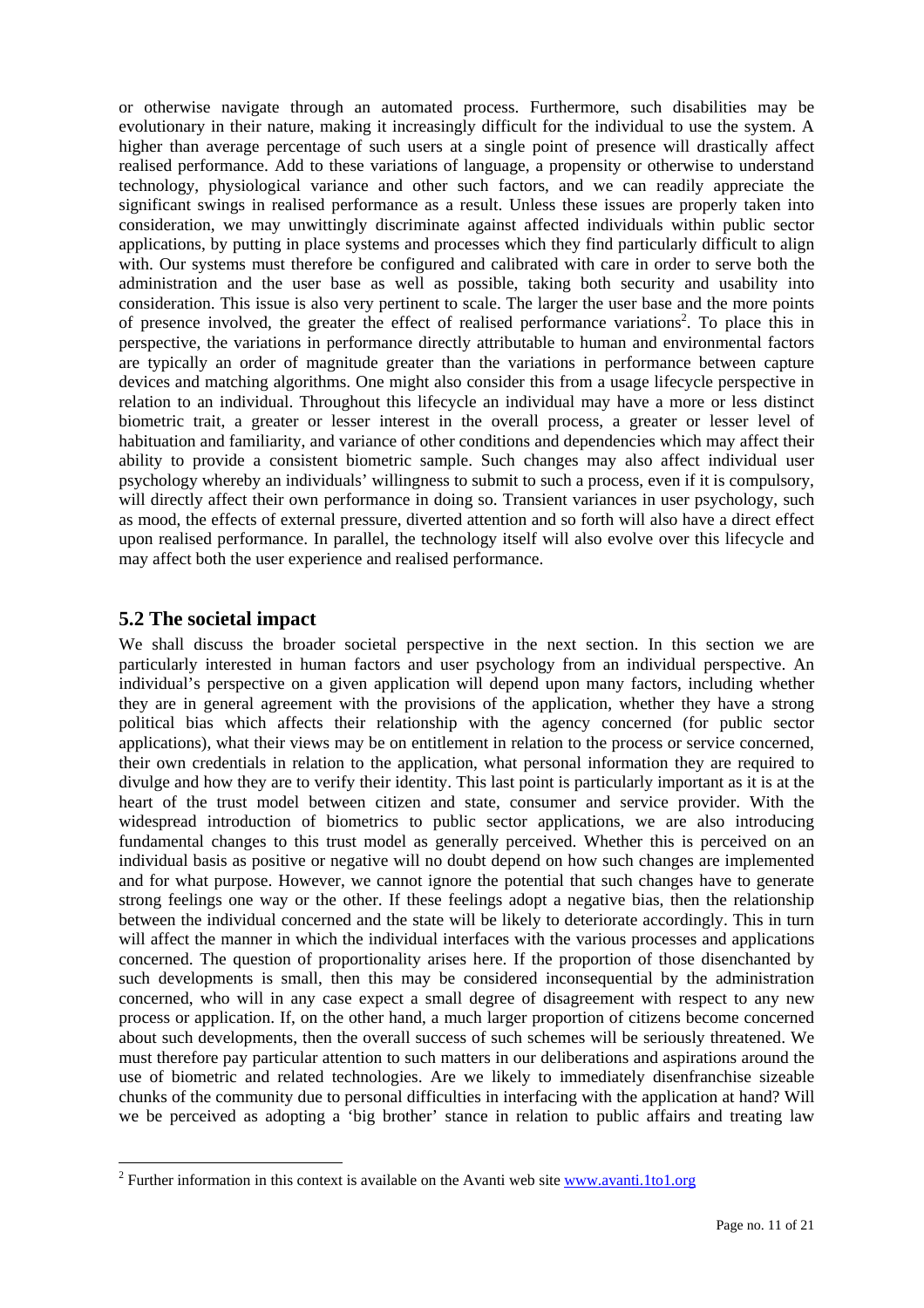abiding citizens as criminals? Will individual citizens have any confidence in governmental claims made around the introduction of such techniques?

#### **5.3 Associated human factors**

We must consider some of the fundamental human factors such as ageing, ethnicity, gender and disability in relation to the operation of an automated biometric identity verification check. With ageing for example, what effect will more brittle skin have on fingerprint biometrics? Will individuals who develop arthritis have difficulty in physically using fingerprint biometric readers? Will individual's facial features change with age faster than the refresh rate of documents who carry a facial biometric? If individuals of advanced age suffer memory retention difficulties, how will this affect their ability to use biometric devices on a consistent basis?

Does ethnicity have a bearing on biometric performance? Early studies <sup>3</sup> suggested that further research may be needed in this respect, as it was observed that, with facial and iris recognition in particular, there were some inconsistencies in this respect. Furthermore, it is acknowledged that the incidence of specific primary fingerprint patterns varies among ethnic groups. The importance of such matters will of course increase with scale, as we implement new initiatives and enrol increasing numbers of individuals into the various schemes.

Gender may play a surprising part in some instances. There are obvious physiological issues in that many females have smaller hands and may be of smaller general stature than their male counterparts. There are also cultural issues such as the variety of female hair styles and, sometimes religious issues arise such as the tendency for females to cover their heads or faces by garments according to religious tradition. In addition, there are psychological differences which may have an impact in certain situations.

Disabilities are varied and can affect a higher proportion of civilisation than is sometimes understood. Will this affect the operation of automated biometric identity verification checks? Of course, serious physical disabilities are bound to have an impact in this respect, but there are many less obvious disabilities which may affect an individual's ability to consistently provide a biometric sample. This may be the case with mental or degenerative illnesses for example.

The tendency is to assume that individuals so afflicted represent a small proportion of citizens and that they will therefore be easily managed as exceptions. But what exactly is this proportion? And what effect will this have upon the operation of biometric devices? Perhaps more to the point, what specific provision is being made for these individuals in respect to proposed public sector applications which seek to introduce biometric technology? We must be careful not to unwittingly exclude large numbers of individuals on the basis of human factors, especially if biometric transaction errors result in denial of service.

## *6. The Impact on Society of the Fight Against Terrorism*

In the previous section, we have touched upon the societal impact of the widespread introduction of such ideas from a personal perspective. There are many other points from which we might take a perspective. Let us consider for example a political perspective in relation to terrorism and the role of biometric and related technologies in the fight against terrorism. The terrorist threat is often quoted as one of the prime reasons for introducing widespread biometric identity verification. But do such claims really stand up to closer scrutiny and, if not, how long can such claims realistically be made in this context? No one would argue against the desirability of reducing or eliminating terrorism. However, in order to properly consider this question one must first understand terrorism, how and

l

 $3$  Ashbourn – biometric technology evaluation at University of West Hertfordshire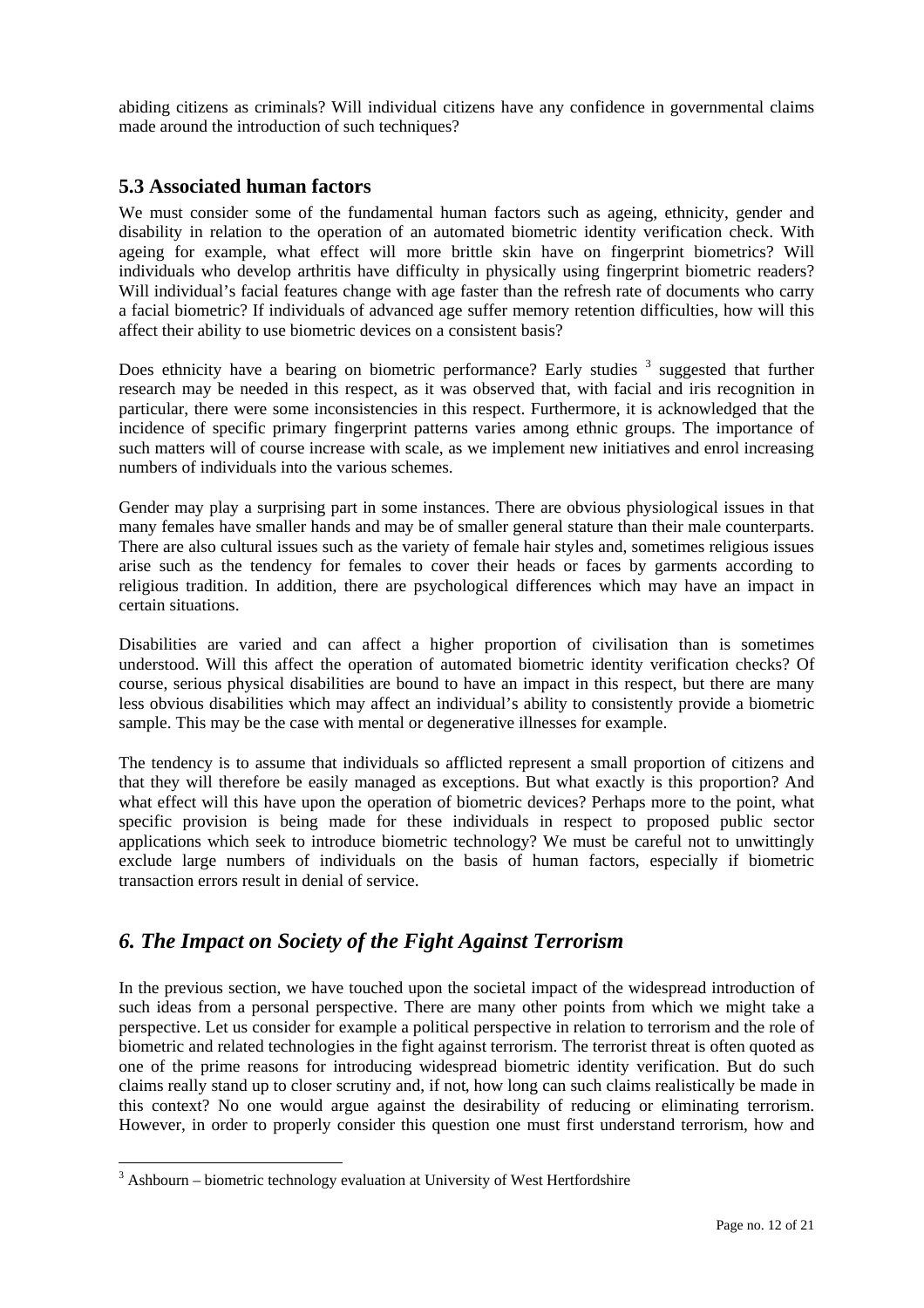why it exists, how it is funded, what the associated political realities are and who is most likely to be involved. In order to address the terrorist question, one must surely understand and address the root causes. But this is not generally what happens. The majority of intelligent individuals will readily observe the duplicity of government in this respect and how political expediency often takes precedence over what many would see as natural justice. Many would be of the opinion that pardoning terrorists and convicted murderers (as has happened within Europe), or turning a blind eye to commercial interests in the supply of arms (as happens throughout the world), or befriending regimes known to be directly responsible for terrorism and the contravention of human rights for reasons of commercial expediency (including the provision of oil), hardly sits comfortably with political rhetoric around the fight against terrorism. Again, the writer is fully aware that he will not be thanked for making this point, but it is a point which must be made. The silent majority are not necessarily as unaware of such matters as some would like to think. Overstating the importance of biometrics in relation to this issue would not serve government well. Are the biometric traits of known or suspected terrorists necessarily on record? No. Would a potential terrorist volunteer this information or readily subject themselves to a related process? No. Does a terrorist necessarily need to touch a point of presence, such as an official border entry point? No. Does a terrorist necessarily have a criminal record? No. Does a potential terrorist necessarily indulge in activities to draw attention to themselves? No. Can you determine terrorist tendencies or aspirations in advance? No. Will any of the measures being introduced seriously deter terrorists or curb terrorism? No, of course not.

None of the biometrics related measures being introduced address the root cause of terrorism, and therefore none of the biometrics related measures being introduced will seriously deter terrorists or will likely alter there adherence to their chosen cause. We must be clear as to the specific purpose and anticipated benefit of any public sector scheme which introduces biometric technology and be able to articulate such purposes and benefits without resorting to broad based emotive statements about fighting terrorism. Indeed, many aspirations are already implemented and, at the time of writing, there are various terrorist related incidents occurring around the world. To overstate the effect upon terrorism that the introduction of these technologies will have would constitute a misrepresentation.

This does not mean that we should not consider how the use of biometrics and related technologies might help us in the fight against terrorism. However, we should be wary of falling back on the 'fight against terrorism' line when seeking to justify the widespread introduction of these technologies.

Other often quoted generalisations for the introduction of such technologies include the terms 'security' and 'convenience'. Who's security? Who's convenience? How will the fact that a government agency holds a biometric trait of mine in a database somewhere increase my security? It will not. The problem in rising crime is centred around the failure of law enforcement to deal with it and, in broader terms, the failure of society to provide levels of education and natural justice which would negate its attraction. Once again, the introduction of technology is not addressing the root cause of the problem.

Similarly, with emotive subjects such as immigration and asylum. Providing asylum seekers with a biometrically equipped identity card may well provide benefits in guarding against multiple applications, but it will not address the primary problem of mass 'economic' migration. The fault lies not with asylum seekers, but with the legislation which facilitates this large scale migration and supports it with the provision of services to asylum seekers which many consider inappropriate, especially if they impact existing societies in a negative manner. Claiming that the introduction of biometrics will somehow solve the asylum seeking and immigration issue, as is often reported in the media, is singularly inappropriate.

Generalisations are not acceptable. If government perceives worthwhile applications where the introduction of such technologies can provide solid benefits for the common good, then government should specifically describe such applications, why they are being considered, precisely what the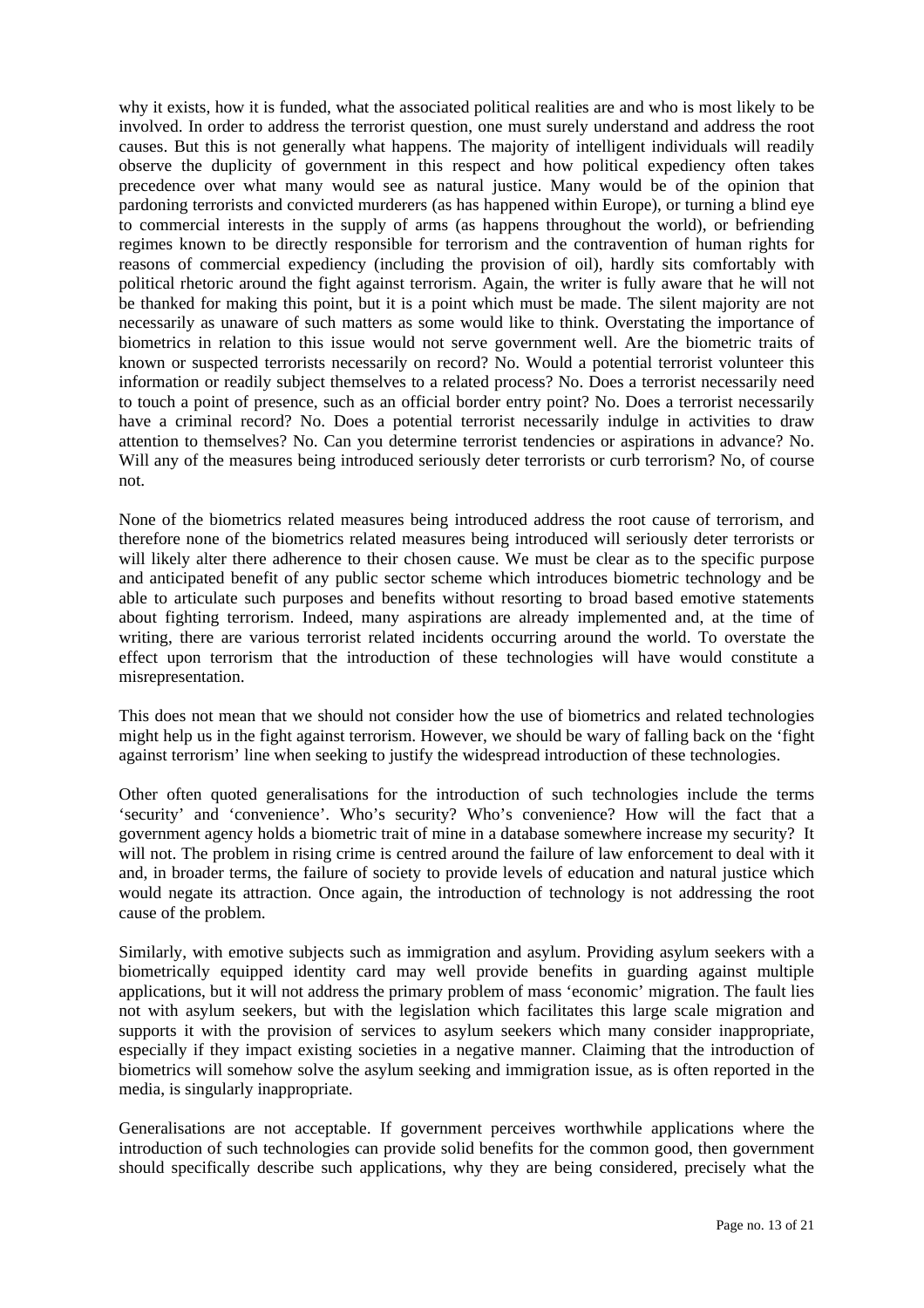benefits are, what the costs will be and how such schemes integrate into existing processes. Honest and detailed communication, coupled where appropriate with proper consultation, would do much to inspire confidence in related aspirations. In certain parts of the world this has not happened. Instead, sweeping generalisations have been made about creating safer societies, defeating terrorism and so on. This has served to create divisions in society where certain sectors do not see an equitable equation between sacrificing what they see as elements of personal freedom and the proposed benefits to society.

We must also acknowledge the broader and longer term societal implications. If large sectors of the population come to feel disenfranchised, discriminated against, subjected to unreasonable levels of surveillance, or treated like criminals, then some will undoubtedly start to live up to the image. Measures introduced in order to curb criminal or anti-social behaviour could well have exactly the opposite effect as increasing numbers of ordinary citizens start to question their respect for authority.

Many would argue that the answer lies less in control and more in education. Clearly we need a certain degree of control, but this should not be perceived as working against the common good, or as simply an instrument of government with which to exploit citizens. The balance must be carefully judged, with the emphasis on striving to create a better quality of life for ordinary citizens and future generations. Furthermore, this balance is not just a question of technology and associated process, but should also encompass intelligent, just and responsible legislation. Indeed, one might say that it starts with intelligently conceived legislation which acknowledges the longer term position of the societies involved. Isolated projects which do not reference a broader, longer term vision will be unnecessarily constrained in their effectiveness. From a European Union perspective, placing current aspirations from individual member states into the context of a longer term (25-30 year) broader societal vision would surely be pertinent and, no doubt, illuminating. Further aligning this comprehensive vision with existing and proposed legislation (across the board – not just security or identity related, but encompassing health, education and other areas) would also seem worthwhile. Many would say that this would be a better way forward than rushing headlong into a brace of uncoordinated initiatives.

There are many potentially positive aspects associated with the intelligent use of biometric technology which, if properly and clearly explained, may be socially acceptable on a broad scale across the European Union. The issue at present is that government agencies are perceived as rushing to implement biometrics, for every application they can think of, on the back of vague generalisations around security and the war against terrorism. This is simply not good enough. Such an approach, apart from being rather disingenuous, is likely to foster confusion and mistrust. This is a great shame as there are certainly many good things we can do with the technology, which would indeed be in the broader public interest. From a societal perspective, we therefore need to concentrate on better communication and better management of associated programmes in order to demonstrate that government aspirations are considered predominantly for the common good. This improved communication should include more public consultation and a willingness for government to listen to and understand the concerns of citizens. We shall probably find that such concerns are less about biometric technology per see and more about the proliferation and use of personal data.

## *7. Immigration and Border Control*

In the light of current initiatives, both within the European Union and beyond, it is pertinent to focus upon immigration and border control as a highly topical example of the widespread introduction of biometric technology with respect to public sector applications. This area may broadly be considered with respect to two primary activities. Firstly, provision of the new generation ICAO passport incorporating a chip and up to three biometrics. Secondly, various aspirations around the sharing of data, traveller profiling, enhanced API (advance passenger information), direct access by government agencies to airline systems and related issues.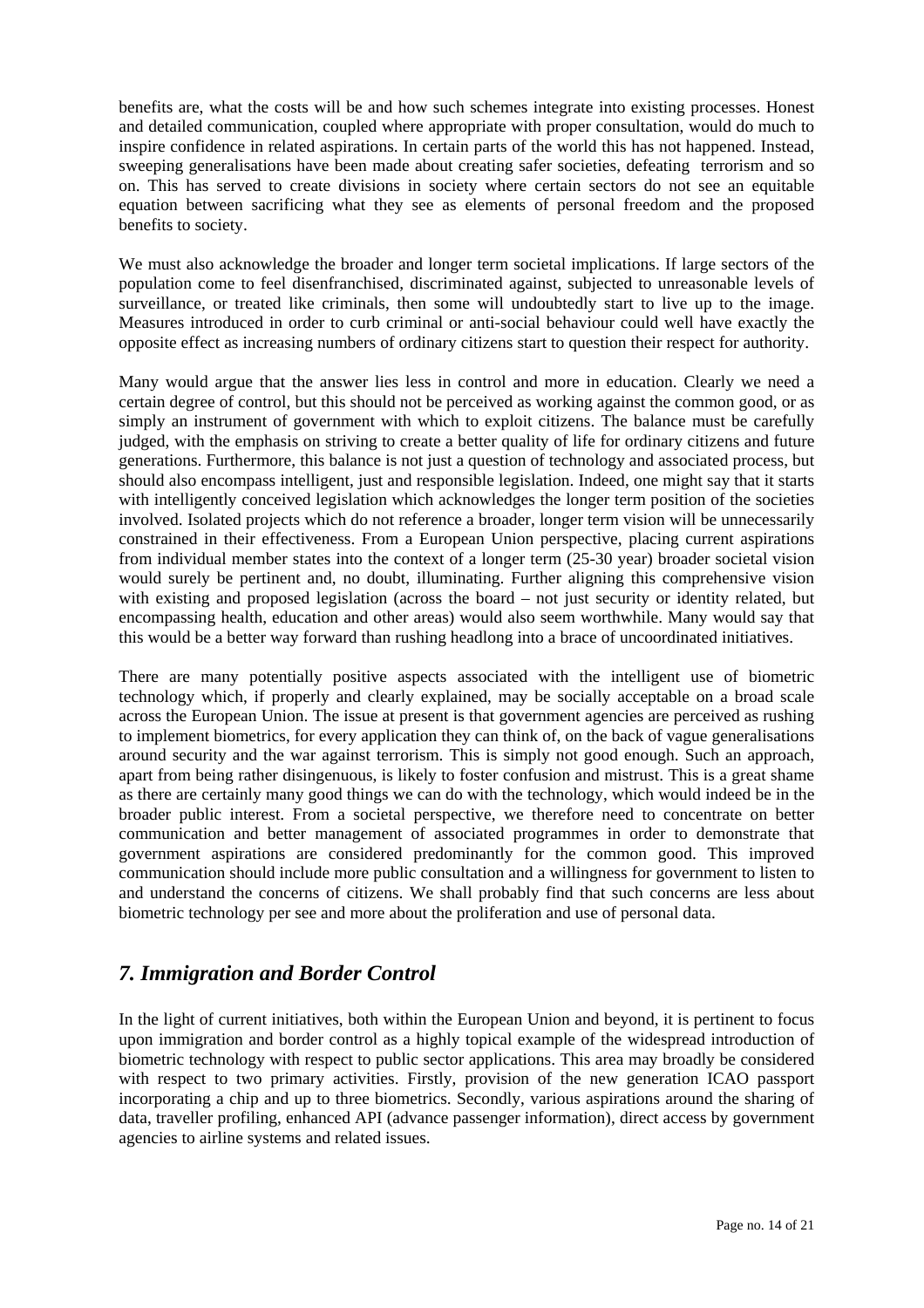It should be stressed that, while many associate the post 2001 interest in biometrics with security and combating terrorism, in fact, there were aspirations and trials long before this date. A significant difference is that previous ideas focused heavily on traveller facilitation while later ideas have focused heavily upon security and law enforcement. The original focus upon facilitation was certainly pertinent given the importance that travel and tourism plays in many countries from an economic perspective. If we introduce complications or societal concerns into this process, then we must accordingly consider the potential impact from a commercial perspective. It is evident that this reality has already been acknowledged in America where those involved in tourism have noticed a hesitance among non-business travellers to visit the country in light of media coverage around the US Visit and related programmes. This effect may be relatively small in scale at present and will no doubt resolve itself to it's own level in time, but it is a factor which should be taken into consideration none-the-less. Some would argue that enhanced security and traveller facilitation go hand in hand, but this is not necessarily the case, as so much depends upon the detail of implementation. Inadequately considered initiatives could easily have the dual effect of negatively impacting traveller convenience and perception while failing to offer any enhancements to security in real terms. Properly considered initiatives, on the other hand, will acknowledge that it is much more than the application of technology; and that we must strive to introduce such ideas in an ethical, responsible and sustainable manner without undue inconvenience and prejudice to legitimate travellers. This will involve close attention to operational processes and responsibilities as well as technical infrastructures. In this respect, it is unlikely that external consultants will be able to offer comprehensive solutions which are sustainable over the longer term. And yet, many government agencies are turning towards external consultants, or hiring individuals from technology suppliers, in order to shape their aspirations in this direction and rush towards implementation. It is the opinion of the writer that this strategy is seriously misguided. This is an important area we are dealing with. It is the responsibility of government to fully understand the various issues and implications and ensure that it's longer term strategy has been properly considered in this respect. This is particularly the case with regard to immigration and border control.

Let us consider for a moment the new generation ICAO travel documents. There has been a great deal of discussion around the technicalities of this document, although some would argue that unfortunate compromises have been made in the adoption of images of the chosen biometric trait rather than 'proper' algorithmically derived templates. Furthermore, there is an absence of clarity around the broader use of keys and digital certificates. However, notwithstanding the final specification and whatever biometrics are chosen from a national perspective, there are some fundamental questions we should ask ourselves around the potential use of these documents. We might usefully start with asking what exactly is it we are trying to achieve and why? We might then proceed to understand the infrastructural requirements necessary to support our aspirations.

If the main purpose of the new generation travel document is to have a stronger confidence that the individual presenting the document is the same individual to whom it was issued then, operationally, processes may be designed to undertake a simple one to one check (matching the biometric stored within the document with the live sample captured from the individual) at a point of presence, such as a self service or attended kiosk for example. Such an operation would not store or transmit the captured biometric data as there would be no need to do so. It would simply discard the data after the transaction was completed. The writer believes that the majority of citizens would find such an operation socially acceptable and feel that an identity verification check at the time of document usage is a reasonable requirement. From an infrastructural perspective, this would also be straightforward as the equipment at the point of presence would not need to locate and search a database in order to verify a biometric. Furthermore, the potential for errors with such an approach is reduced as there are less infrastructural and communications components involved in the chain. This approach is recommended therefore on the grounds of both simplicity and acceptability<sup>4</sup>.

l

<sup>&</sup>lt;sup>4</sup> Explicit examples of how this might work are explored in the Securing Our World document (Ashbourn)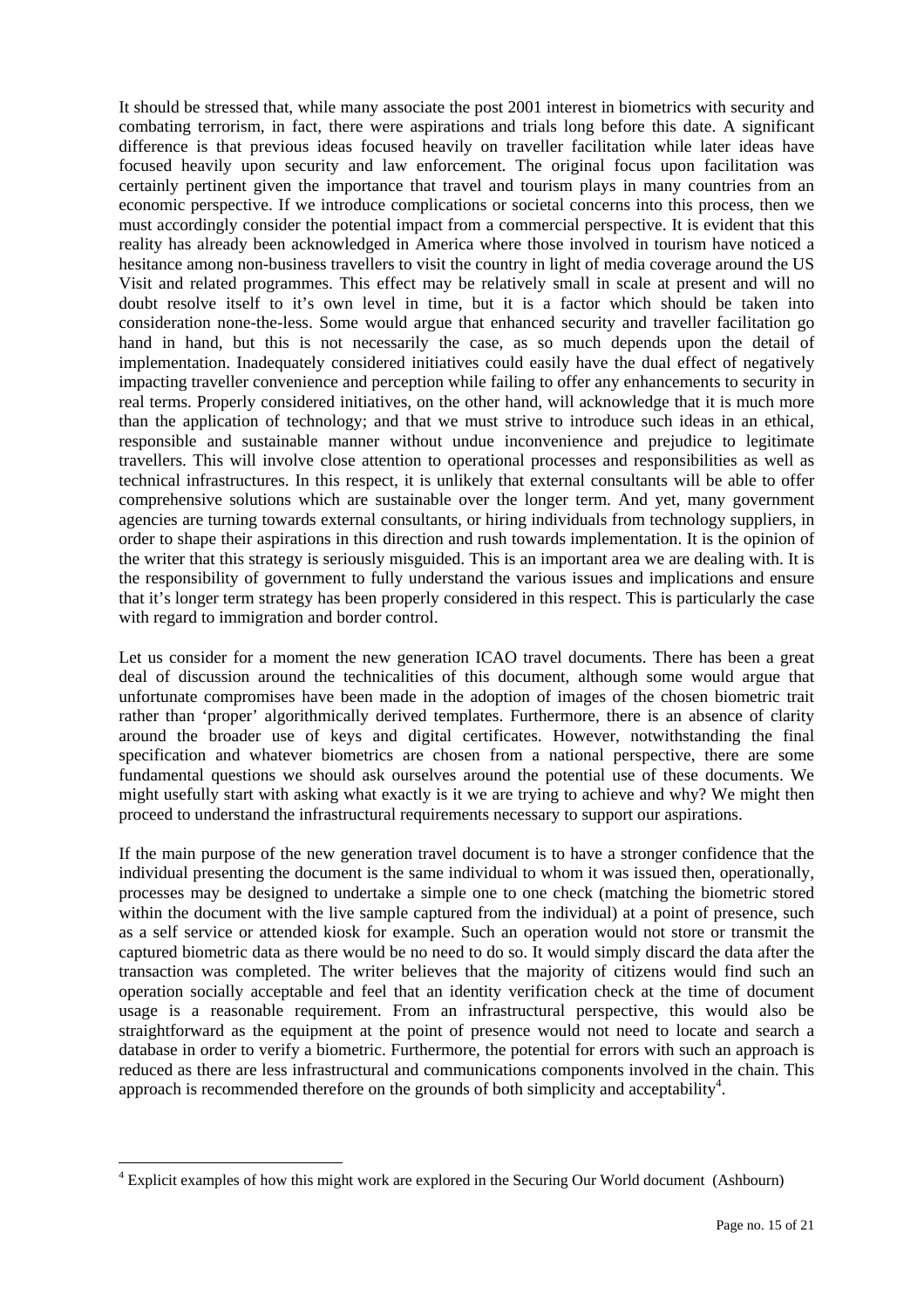If, on the other hand, we wish to capture a biometric and send this data to a remote location for matching against a database, watch-list, or other sundry processing, then this is a different matter entirely. Firstly, there is greater technical complexity to understand, including the variability of data already in the database and what this means to the result. The communications channels involved and the usage of third party networks where applicable. The timings of such transactions and how this relates to the user experience.

Secondly, and more importantly, we are now sending personal data across a network to what may be a known or unknown source. If the data is being processed by another administration, in another country perhaps, we have no idea as to who really has access to this data and to what purposes it will be put. What we do know is that several administrations have hinted at sharing data between governmental and commercial databases and involving third party commercial concerns in the processing of such data. This is very worrying and such an approach is contrary to the principles of data protection and privacy as articulated in many member states. The writer believes that such an approach will be socially unacceptable to many citizens. If enforced without user consultation or choice (as is currently the case with API information), the result may be a loss of confidence in, and possibly a loss of respect for, the government agencies concerned. The distinction therefore between using a biometric to verify document authenticity and using a biometric for sundry law enforcement purposes is a significant one. Let us examine this question a little further. The majority would no doubt consider it reasonable and fair that individual governments maintain a list of individuals who they believe represent a threat to their country and exercise the right to refuse them entry accordingly. Similarly, the majority would no doubt consider it reasonable and fair that, when travelling to a foreign country, the administration of the host country exercise some control over the process via a VISA issuance or similar system, stipulating admissibility, periods of admissible residency and other factors. The two concepts working together should provide a reasonable level of control over the process if intelligently conceived. The weak link here may be perceived as incorrect or fraudulent documentation. Incorrect documentation should be flushed out within the process prior to embarkation. Fraudulent documentation is another matter, as some fraudulent documents may be difficult to spot, even by an experienced immigration officer. For example, the documentation may be technically correct but issued against a false identity – a common problem, or it may have been tampered with in order to aid its presentation by the wrong individual. This is where the new generation ICAO travel document comes in as a biometric identity verification check may be quickly undertaken upon presentation of the document. However, such a check is only as good as the original registration process.

This gives us two issues to consider. Firstly, there is the strength of our own (European member state) registration process. If this is anything other than excellent, then there is a very real possibility of providing authentic new generation travel documents under false identities. Because the biometric data will match, assumptions will be made around the accuracy of the identity involved. In addition, and contrary to popular belief, it will be quite possible for multiple documents to be issued to the same individual. If the document has been issued through legitimate channels, but to the wrong person, then we have a situation whereby government is effectively aiding and abetting fraud. Even worse, such fraud is unlikely to be detected as government agencies will assume (incorrectly) that if the biometric check returns a positive result and the document looks OK, then everything is fine. The fraudster may then be free to engage in whatever criminal activity or crime against humanity they wish in the country of their choice.

The second issue is the variability of registration processes between countries. How well do we understand and trust the registration and issuance process in country A, B and C? To a degree, this is no different to the situation with conventional passports at the present time. The difference lies in our assumptions about biometrics. There will be a tendency to assume that, if the biometric matches, this must be a bona fide document presented by the correct individual and that the identity is correct. A heavily flawed assumption which, never the less, forms the backbone of many governmental aspirations. Similarly, the often expressed view that, "we don't really care if the identity is wrong because the individual will not be able to claim more than one identity" is also heavily flawed. At the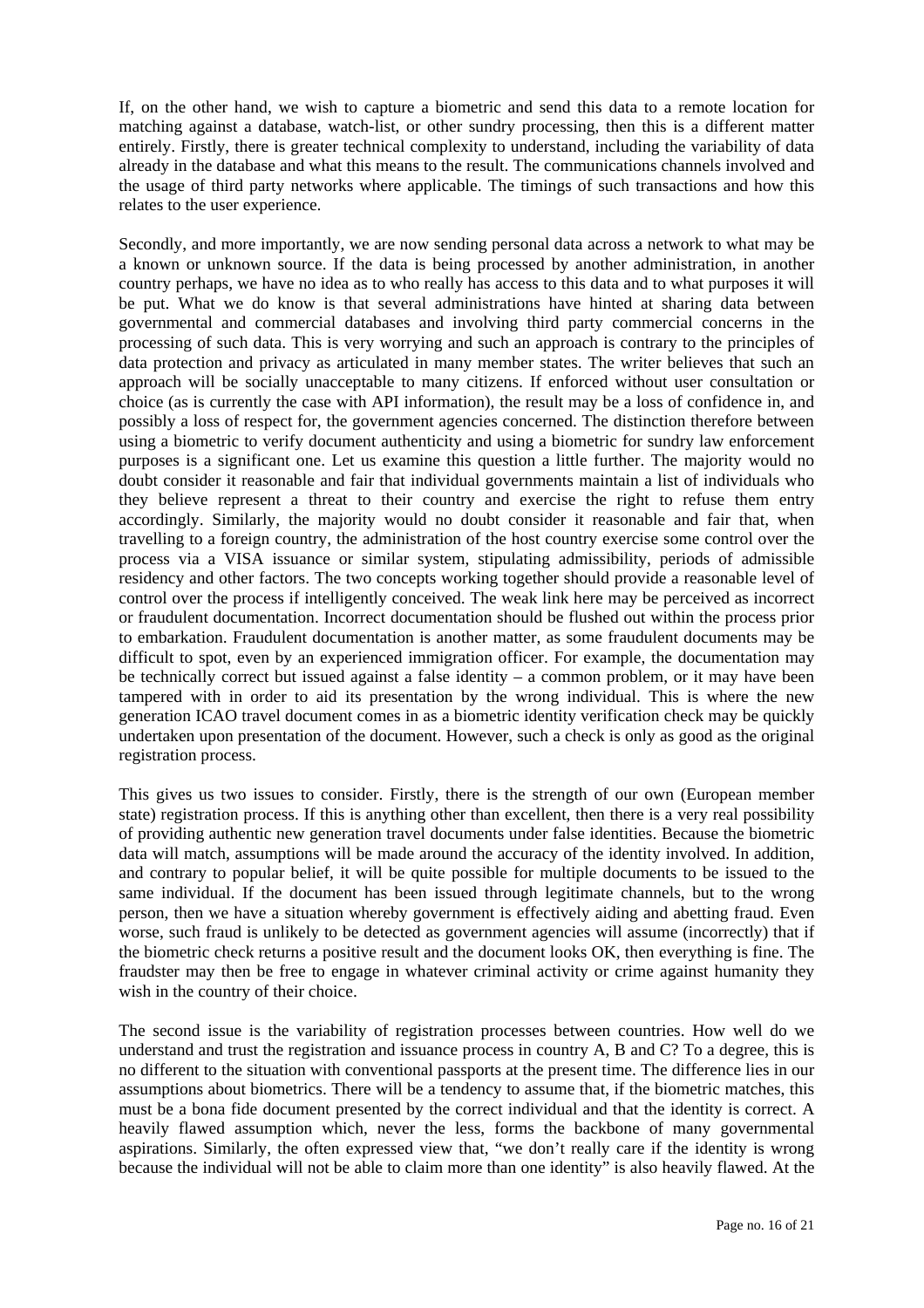present time, it would be perfectly possible for an individual to enrol voluntarily into several government orchestrated border crossing schemes around the world, each under a different, fraudulent identity, and not be discovered due to the lack of coordination and commonality of approach. Searching databases will make no difference as we would be searching against different information, including biometric data. Such a scam could go undetected for many years, if not for ever. This whole area needs to be properly and intelligently considered in order that we understand what a biometric check really tells us (a relationship between two instances of electronic data – nothing more) and what benefits the new generation travel documents actually provide. From a societal perspective, citizens registering their biometric data for inclusion on a new generation travel document, also have a right to understand exactly what this means and how their biometric and other data will be used for immigration and border control purposes. Also with whom such data might be shared, for what purpose and at what point. This echoes the need for drastically improved communication as outlined earlier in this document.

A vitally important area to understand and clarify in relation to immigration and border control is that of responsibilities. The tendency has been to impose more and more upon the carriers in order to collect and provide personal information to government agencies. From a data protection, privacy and even moral perspective, such a practice needs to be carefully examined. Certainly, carriers have an unquestioned responsibility to check documentation and confirm its appropriateness for the proposed journey. But carriers are neither law enforcement nor immigration agents and should not be expected to assume the role of either. Immigration agencies must be responsible for the introduction and ongoing management of any new processes implemented for their purposes. If law enforcement agencies wish to play a more active role in the border crossing process, then this should be properly articulated and communicated to citizens accordingly. Furthermore, specific processes and responsibilities should be clearly delineated at the border crossing point of presence. Aspirations to enhance the current practice of using airline commercial data covertly for unrelated law enforcement purposes will be perceived by many as immoral, socially unacceptable and oppressive. This flies in the face of every principle of data protection and privacy and will not endear government agencies to law abiding citizens.

There are some intelligent ways of using biometric and related technology with respect to border control, which may be practically implemented over existing infrastructures in a cost effective manner. The document entitled 'Securing Our World' offered suggestions in this context in 2003. It is attached here for reference. However, it is suggested that we beware of falling into the trap of assuming technology will replace the need for human skills with regard to border control. Those government agencies who see such developments as human resource cost cutting exercises are labouring under a serious misapprehension. We might usefully replace the expression 'automated border control' with 'technology assisted border control' in our thinking around such matters. If we concentrate on designing robust processes (such as the registration and document application process for example) then the intelligent adoption of biometric technology where appropriate will be able to enhance these processes.

The last point to make with regard to international border control is the desirability for proper coordination. This is important for both equivalence of process and equivalence of performance reasons. If, in the context of a multi-segment journey, the same individual passes and fails successive biometric identity verification checks, this will generate confusion for both the authorities and the individual concerned. Similarly, if remedial actions taken as a result of failing a biometric identity verification check are vastly different from one border to the next, this will call into question both the purpose and interpretation of the use of biometrics. Furthermore, significant differences in the user experience will not foster reliable and consistent operation. This, in turn, would be perceived negatively from a societal perspective. We must understand these issues and strive for an intelligent, coordinated approach. There is still much to do in this respect as individual government agencies often seem to cling relentlessly to their localised, departmental thinking. While it is perfectly possible to have 990 or more different variations on the use of biometrics for public sector applications in Europe, it would be much more effective to have a properly coordinated approach, perhaps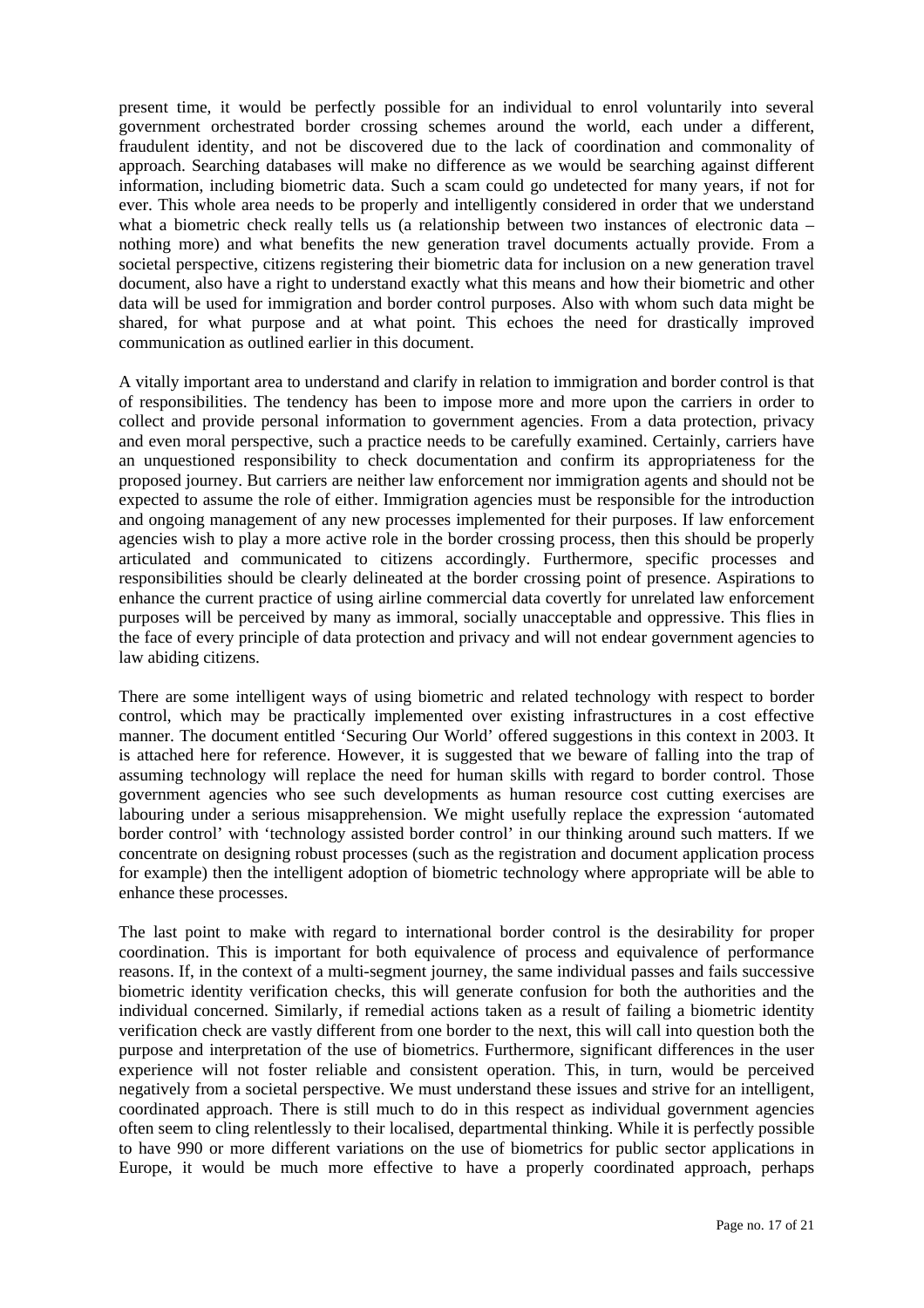orchestrated from a central point. This has not happened to date with respect to border control. The result is a plethora of completely uncoordinated schemes, sometimes even within the same mother country. It is perhaps time to stop, take a step or two backwards, and re-evaluate the broader situation. This is particularly pertinent with regard to the points made about equivalence of process and equivalence of performance. With respect to the latter, imagine a scenario where there are three points of presence at a given border point, each using automated biometric identity verification. How are the three sets of equipment calibrated? To what performance level? To what degree do human and environmental factors affect realised performance differently at the three points of presence? How is this compensated for in order to provide equivalence of realised performance? Has anybody even considered these points? In all probability they have not. Therefore we shall not be experiencing an equivalent realised performance at the three points of presence. Therefore we shall experience unnecessary errors. Now extrapolate this thinking to 150 points of presence in relation to a single border (perhaps a more representative figure). What equivalence of realised performance shall we encounter? Now extrapolate this thinking further to cover every European Union border; and to cover all of the worlds borders. If we do not have even a rudimentary equivalence of realised performance across nodes, then the confidence we can place upon the biometric identity verification process is accordingly limited. This point has been raised and options for addressing it introduced. However, to date, it has not been understood by government; partly because the focus has been in the wrong areas and partly due to a lack of coordinated thinking. The same issues will arise in relation to other public sector applications. If we address them properly in relation to border control, then we shall learn much of benefit to subsequent applications of this technology. This knowledge has to be developed by governments – it cannot be bought in from third party consultants or bypassed by contracting out operational processes to third party organisations. Not that is, if we are to do things correctly and implement properly considered applications in a responsible and sustainable manner.

The implementation of biometric technology in relation to border control will undoubtedly have a significant societal impact, both immediate and for the longer term. The complexion and intensity of this impact will be directly proportional to the care and intelligence expended in the design and implementation of the related schemes. The European Union is in a rather special position due to the number of member states represented and the external perception of the Union in the eyes of the world. It accordingly has a special responsibility, both to its own citizens and, indeed, the whole world, with respect to the thinking around international border control. Let us ensure that we meet this responsibility with a sense of duty to our citizens and pride in our ability to implement intelligent, ethical, responsible and sustainable programmes for the common good. The current race to implement a disparate collection of independent border control systems with the word 'biometric' in them, is not the way forward.

## *8. Looking Ahead*

There is no doubt that we shall see a steadily increasing use of biometric technology in both public and private sector applications. Within the next decade, a significant proportion of the world's population would have given a biometric sample for one reason or another. Whether this is a good thing or not will depend upon the intelligence applied to the development of the related applications. One of the first questions we should ask ourselves in this context is – what is it that we really want to do and why? It is surprising that such a fundamental question is not always easily answered. If there is an existing process that is perceived as working badly, then we should understand why this is before adding additional layers of technology. There may be reasons which have nothing to do with the technology being used, but which need addressing in other ways. As previously mentioned, if the host process is wrong, it will be wrong with or without the addition of a biometric. We need to address the root cause of perceived issues and not assume that the application of technology will solve everything. This is particularly the case with societal issues which may have deep rooted causes. Seeking to add layers of technological control after the event is not necessarily an effective way of dealing with such issues. If we adopt such a methodology into the future, we shall develop a society whose problems fester and grow under a surface of superficial control. We shall endeavour to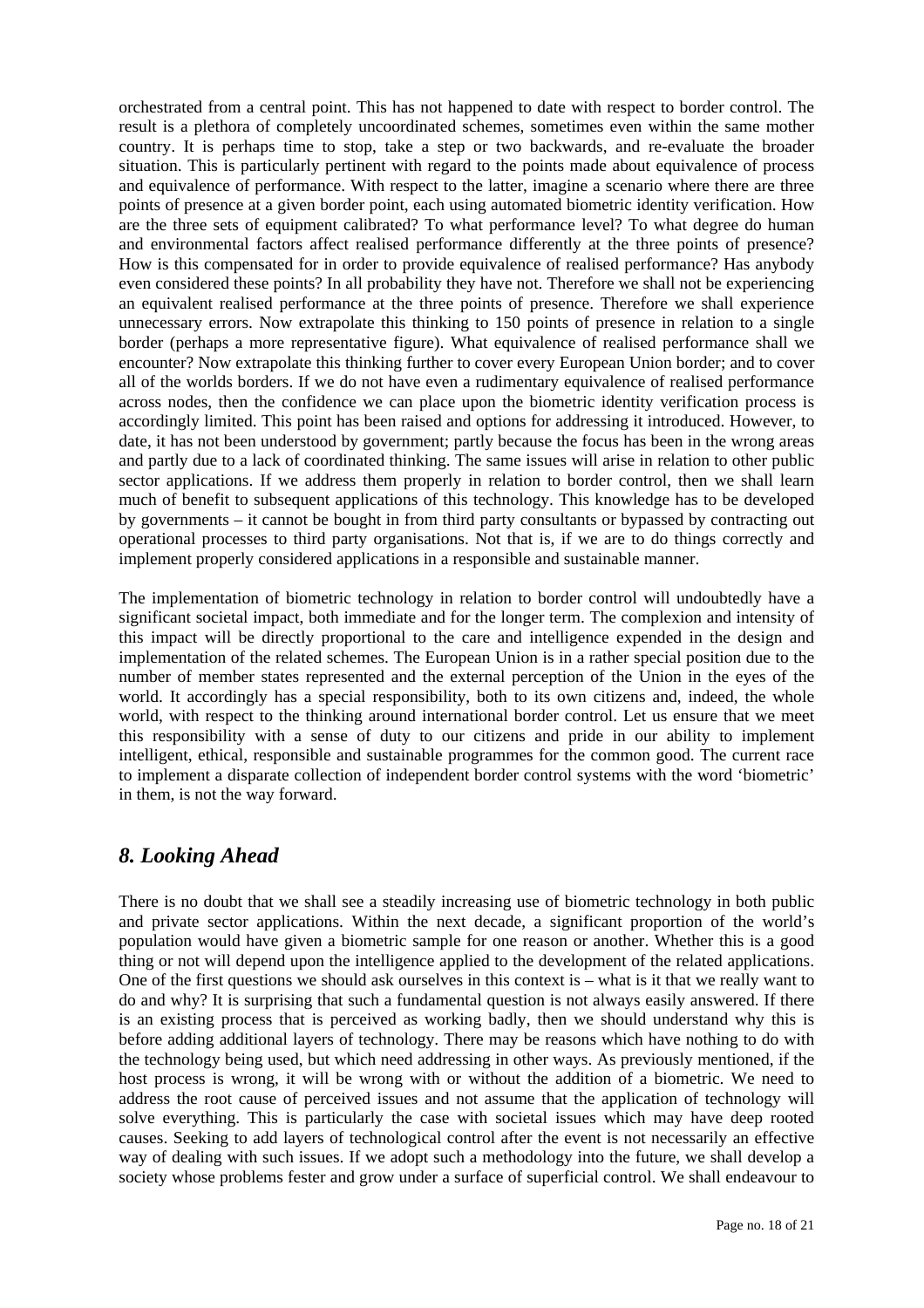exert more and more control, and the societal ills will continue to grow. Governmental rhetoric around fighting terrorism and making a safer world will continue, and the societal ills will continue to grow. We shall expend fortunes on technology, and the societal ills will continue to grow. How long can such a situation be maintained? Where are the breaking points? These are questions we should be asking ourselves.

We should understand that it does not necessarily follow that advances in technology are always beneficial. If we look at the world today we can readily appreciate that some technological developments have certainly been beneficial for the broader community. Some may have brought both potential benefits and opportunities for new waves of misuse (the Internet for example), while others have huge question marks against them (the increasing complexity and cost of IT). In rushing to adopt every new wave of technology, we inevitably loose conventional skills in the process, often ending up with higher technology but poorer quality. We have been systematically fooled into thinking that technology is a substitute for responsibility. It isn't. Within the societal context, this is readily apparent in the simply appalling levels of service experienced with the major utility providers, large commercial organisations and even government departments. In many countries, reneging on responsibilities and sub-contracting to third party contact centres or service providers has resulted in a poorer quality of life for the vast majority of citizens. Furthermore, it has served to destroy the pride taken in a job well done by visible and responsible operators. Government, aided and abetted by technology and technology providers, has often been directly responsible for such developments under the guise of cost cutting initiatives. If we are to build a European Union fit for future generations, then it is time that we changed this trend.

So should it be with the current interest (some would say infatuation) with biometric technology. Certainly, it brings some genuinely useful functionality to the area of personal identity verification. But it is a tool which must be used wisely. It is not a panacea for all our identity related ills. It will not solve problems which have been brought about by political carelessness. We are at the start of a personal identity revolution; a revolution which will forever alter the fundamental trust model between citizen and state, consumer and supplier. This fundamental change will impact our society and cause people to think differently about their relationships with the world around them. It will similarly alter the physical processes associated with these relationships.

In the case of biometrics, we should strive to keep things simple and use the technology only where appropriate to support a broader process. Used intelligently as one of several factors utilised for the purpose of verifying identity, biometrics may provide valuable functionality in relation to many applications. In this manner, we shall see an increasing use of the technology. We shall also see an increasing use of the technology in relation to other technologies such as tokens and embedded functionality. Biometric sensors will become low cost commodity items in the same way that integrated circuits and computer peripherals have. Biometric matching algorithms will proliferate with many becoming available via an open source model. The value will not be in the biometric device or the matching algorithm, but in the intelligent integration into broader systems and processes. This is where a realistic understanding of the broader societal picture is so important.

In time, giving a biometric may become commonplace. But it should only be so in relation to specific purposes, preferably entered into voluntarily by the user. If related systems and processes are properly designed and implemented, then the use of a biometric should be perceived as an attractive proposition for the user. If it is perceived otherwise, then there will probably be good reasons for such a perception. Honest communication will pay dividends in this respect. While applications will exist in both the private and public sectors, government will have a key role in shaping the ongoing use of biometric technology. In this respect, governmental thinking and associated strategy should extend over a period of at least  $25 - 30$  years. A roadmap should foresee key milestones and developments along the way, together with logical steps needed for their support. No implementation should go ahead without a detailed forecast of sustainability.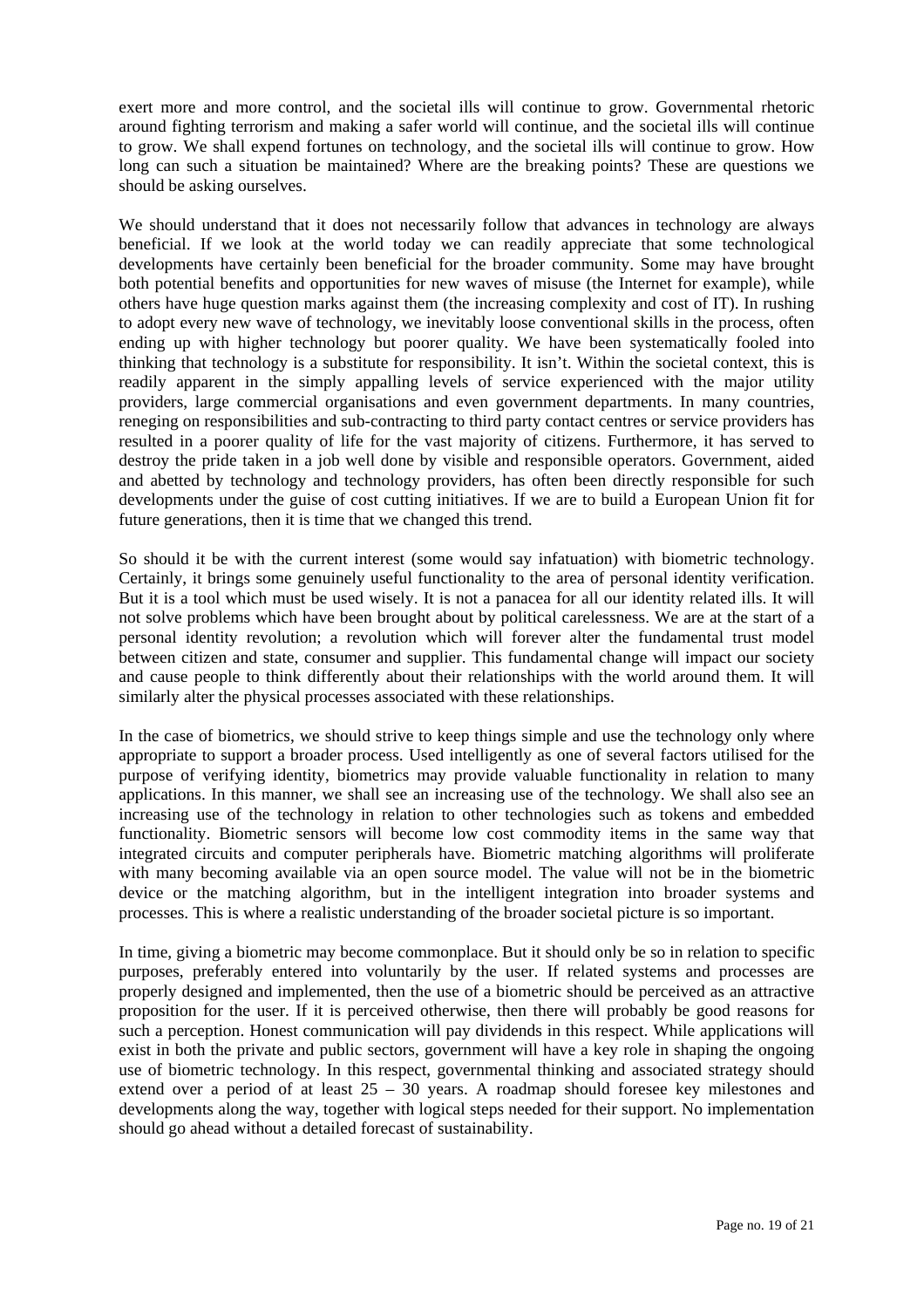We are currently at a fork in the road on this roadmap. Along one path lies a random collection of initiatives, entered into without clear thinking but with much political posturing and emotive rhetoric. A few years along this path is a milestone which marks the realisation that citizens were mislead as to the true nature and purpose of these initiatives, which have failed to achieve their previously stated aims. We shall still have terrorist attacks. We shall still have drugs trafficking. We shall still have illegal immigration and we shall still have a portfolio of organised and violent crime. Citizens will wonder why they gave up their freedoms of privacy and anonymity. The result will be disenchantment and resentment towards government. Further along, with societal ills continuing to escalate (because the root causes have not been addressed) government will introduce increasing levels of control and surveillance of citizens until we are living in an effective police state. Individuals will simply be material to be exploited for commercial and governmental gain with virtually no rights of redress against the misuse of this power. At this point on the roadmap we shall be moving into a new 'grey' age which, eventually, will have very serious consequences.

The use of biometrics is but a single strand in the broader societal landscape, but it is an important strand as it tugs at fundamental and strongly felt principles. The European Union must rise to the challenges and responsibilities that such developments bring. Other nations have already set foot upon one of the paths described above. History will show the effects of their actions. We can follow along the same path, or we can take another path. Either way, we must decide and set our course.

## *9. Conclusions*

The past three years or so has seen a bizarre situation whereby governments who had previously been completely disinterested in adopting biometrics for logical, ethical and well considered applications, have suddenly turned about and rushed headlong into what can only be described as a frenzy of biometric related initiatives accompanied by clouds of emotionally misleading and technically incorrect rhetoric. The driving force has of course been entirely political and aimed at demonstrating some sort of response to terrorism and national security, while simultaneously introducing vastly increased powers of law enforcement activity. Politicians have sought to ride on the back of this wave while many individuals in both the private and public sectors have been grooming themselves for career enhancement via involvement. Never before have we seen so many overnight experts ready to advise government and produce 'solutions' to problems which neither party can clearly articulate. The situation is bizarre indeed and might make for a good theatrical script – except no one would believe it.

The implementation of biometric identity verification represents an interesting technological challenge to be sure, but we are not children playing with technological toys. We are responsible human beings, fundamentally altering the fabric and rules of our society. Such activities may be undertaken for better or for worse. At present, the direction is unclear, with some nations introducing levels of control which they themselves would have heavily criticised in others just a few years back. Principles of privacy and data protection are been discarded wholesale. If we continue blindly along this path, where will it take us in 10, 20 and 30 years from a societal perspective? It is time to take a fresh look at this whole area.

The starting point must be a re-focusing of objectives and the acknowledgement that this is not about biometrics and technology. It is about managing the interaction between citizen and state, much of which involves *some* level of personal identity declaration and verification. The precise level should depend upon the situation at hand and the nature of any associated entitlements. This is perfectly natural and is the way things have always been. Where technology can enhance or simplify such processes, then it makes sense to carefully evaluate such technology in the context of the application at hand. All of this would be perfectly understandable and acceptable from a societal perspective.

What is less acceptable is the deliberate blurring between the provision of government services and law enforcement. On the one hand, we are dealing primarily with law abiding citizens who are